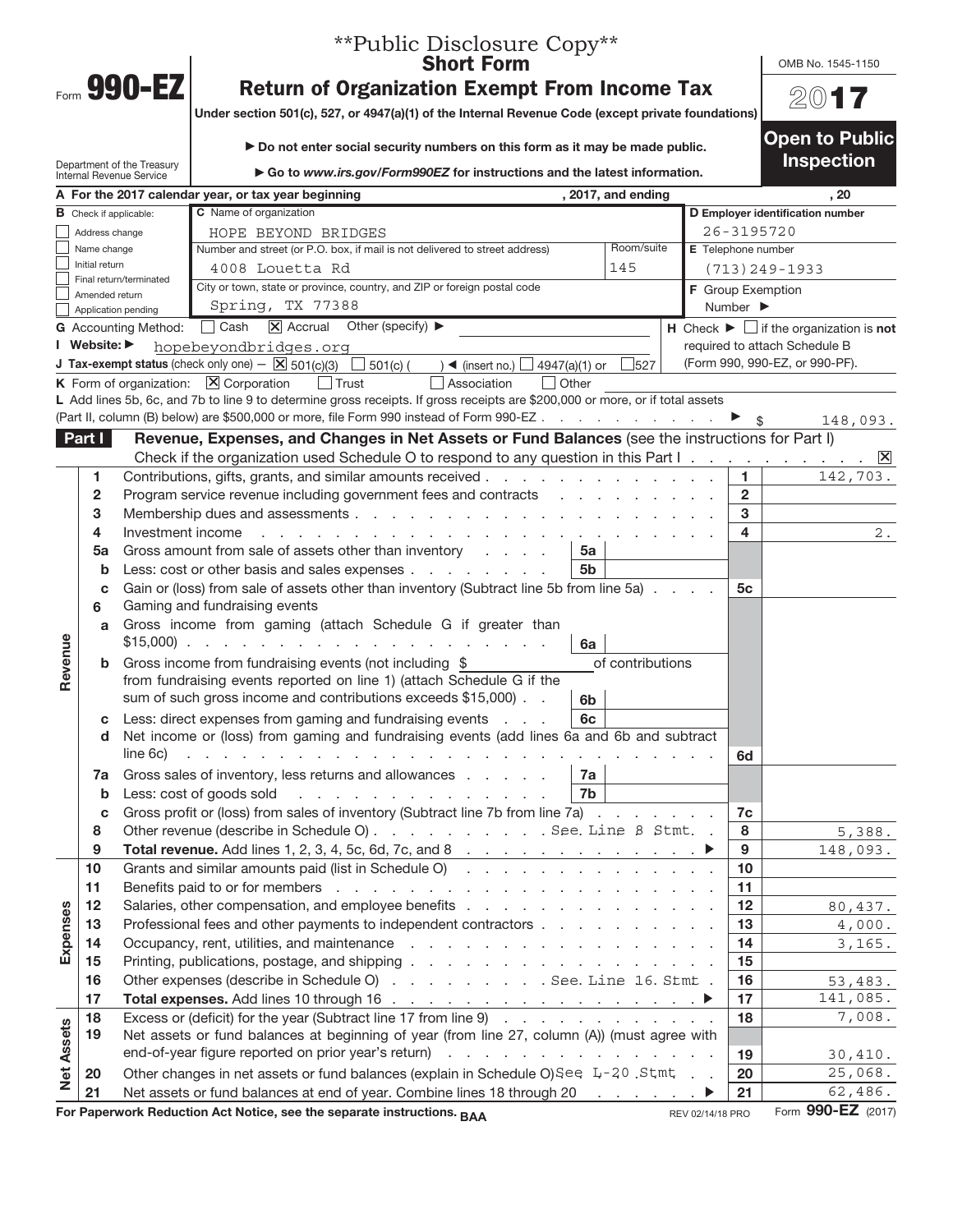|          | Form 990-EZ (2017)                                                                                                                                                                                                             |                                                                                     |                                                   |                                                                           |            | Page 2                                               |
|----------|--------------------------------------------------------------------------------------------------------------------------------------------------------------------------------------------------------------------------------|-------------------------------------------------------------------------------------|---------------------------------------------------|---------------------------------------------------------------------------|------------|------------------------------------------------------|
|          | Part II<br><b>Balance Sheets</b> (see the instructions for Part II)                                                                                                                                                            |                                                                                     |                                                   |                                                                           |            |                                                      |
|          | Check if the organization used Schedule O to respond to any question in this Part II                                                                                                                                           |                                                                                     |                                                   |                                                                           |            | $\vert x \vert$                                      |
|          |                                                                                                                                                                                                                                |                                                                                     |                                                   | (A) Beginning of year                                                     |            | (B) End of year                                      |
| 22       |                                                                                                                                                                                                                                |                                                                                     |                                                   | 30,410.                                                                   | 22         | 50, 561.                                             |
| 23       |                                                                                                                                                                                                                                |                                                                                     |                                                   |                                                                           | 23         |                                                      |
| 24       | Other assets (describe in Schedule O) See L-24. Stmt                                                                                                                                                                           |                                                                                     |                                                   |                                                                           | 24         | 15,912.                                              |
| 25       |                                                                                                                                                                                                                                |                                                                                     |                                                   | 30,410.                                                                   | 25         | 66,473.                                              |
| 26       | Total liabilities (describe in Schedule O) (Contact of Contact of Contact of Contact of Contact of Contact of Contact of Contact of Contact of Contact of Contact of Contact of Contact of Contact of Contact of Contact of Co |                                                                                     |                                                   |                                                                           | 26         | 3,987.                                               |
| 27       | Net assets or fund balances (line 27 of column (B) must agree with line 21)                                                                                                                                                    |                                                                                     |                                                   | 30,410.                                                                   | 27         | 62,486.                                              |
| Part III | Statement of Program Service Accomplishments (see the instructions for Part III)                                                                                                                                               |                                                                                     |                                                   |                                                                           |            |                                                      |
|          | Check if the organization used Schedule O to respond to any question in this Part III                                                                                                                                          |                                                                                     |                                                   | $1 - 1$                                                                   |            | <b>Expenses</b>                                      |
|          | What is the organization's primary exempt purpose? See Part III Stmt                                                                                                                                                           |                                                                                     |                                                   |                                                                           |            | (Required for section<br>$501(c)(3)$ and $501(c)(4)$ |
|          | Describe the organization's program service accomplishments for each of its three largest program services,                                                                                                                    |                                                                                     |                                                   |                                                                           |            | organizations; optional for                          |
|          | as measured by expenses. In a clear and concise manner, describe the services provided, the number of                                                                                                                          |                                                                                     |                                                   |                                                                           | others.)   |                                                      |
|          | persons benefited, and other relevant information for each program title.<br>28 Ministry to the Homeless                                                                                                                       |                                                                                     |                                                   |                                                                           |            |                                                      |
|          |                                                                                                                                                                                                                                |                                                                                     |                                                   |                                                                           |            |                                                      |
|          |                                                                                                                                                                                                                                |                                                                                     |                                                   |                                                                           |            |                                                      |
|          | 0. ) If this amount includes foreign grants, check here $\ldots$ $\blacktriangleright$<br>(Grants \$                                                                                                                           |                                                                                     |                                                   |                                                                           | <b>28a</b> | 115,732.                                             |
| 29       | Harvey relief                                                                                                                                                                                                                  |                                                                                     |                                                   |                                                                           |            |                                                      |
|          |                                                                                                                                                                                                                                |                                                                                     |                                                   |                                                                           |            |                                                      |
|          | (Grants \$<br>0. ) If this amount includes foreign grants, check here $\ldots$                                                                                                                                                 |                                                                                     |                                                   |                                                                           | 29a        | 6,565.                                               |
| 30       |                                                                                                                                                                                                                                |                                                                                     |                                                   |                                                                           |            |                                                      |
|          |                                                                                                                                                                                                                                |                                                                                     |                                                   |                                                                           |            |                                                      |
|          |                                                                                                                                                                                                                                |                                                                                     |                                                   |                                                                           |            |                                                      |
|          | (Grants \$                                                                                                                                                                                                                     | ) If this amount includes foreign grants, check here $\ldots$ $\blacktriangleright$ |                                                   |                                                                           | 30a        |                                                      |
|          | 31 Other program services (describe in Schedule O)                                                                                                                                                                             |                                                                                     | de la casa de la casa de la casa de la casa de la |                                                                           |            |                                                      |
|          | (Grants \$                                                                                                                                                                                                                     | ) If this amount includes foreign grants, check here $\ldots$ $\blacktriangleright$ |                                                   |                                                                           | 31a        |                                                      |
|          | 32 Total program service expenses (add lines 28a through 31a)                                                                                                                                                                  |                                                                                     |                                                   | ▶                                                                         | 32         | 122,297.                                             |
|          | Part IV<br>List of Officers, Directors, Trustees, and Key Employees (list each one even if not compensated-see the instructions for Part IV)                                                                                   |                                                                                     |                                                   |                                                                           |            |                                                      |
|          | Check if the organization used Schedule O to respond to any question in this Part IV                                                                                                                                           |                                                                                     |                                                   |                                                                           |            |                                                      |
|          |                                                                                                                                                                                                                                |                                                                                     |                                                   |                                                                           |            | and the contract of the con-                         |
|          |                                                                                                                                                                                                                                | (b) Average                                                                         | (c) Reportable<br>compensation                    | (d) Health benefits.<br>contributions to employee (e) Estimated amount of |            |                                                      |
|          | (a) Name and title                                                                                                                                                                                                             | hours per week<br>devoted to position                                               | (Forms W-2/1099-MISC)                             | benefit plans, and                                                        |            | other compensation                                   |
|          |                                                                                                                                                                                                                                |                                                                                     | (if not paid, enter -0-)                          | deferred compensation                                                     |            |                                                      |
|          | Jon Long                                                                                                                                                                                                                       |                                                                                     |                                                   |                                                                           |            |                                                      |
|          | President                                                                                                                                                                                                                      | 5.00                                                                                | $\circ$ .                                         | О.                                                                        |            | 0.                                                   |
|          | Shaun Lehmann                                                                                                                                                                                                                  |                                                                                     |                                                   |                                                                           |            |                                                      |
|          | Vice President, Co-founder                                                                                                                                                                                                     | 2.00                                                                                | Ο.                                                | 0.                                                                        |            | 0.                                                   |
|          | Josh Agnew                                                                                                                                                                                                                     |                                                                                     |                                                   |                                                                           |            |                                                      |
|          | Treasurer                                                                                                                                                                                                                      | 2.00                                                                                | Ο.                                                | Ο.                                                                        |            | 0.                                                   |
|          | David Droll (Exec Dir)                                                                                                                                                                                                         |                                                                                     |                                                   |                                                                           |            |                                                      |
|          |                                                                                                                                                                                                                                | 40.00                                                                               | 35,000.                                           | 5,437.                                                                    |            | 40,000.                                              |
|          |                                                                                                                                                                                                                                |                                                                                     |                                                   |                                                                           |            |                                                      |
|          |                                                                                                                                                                                                                                |                                                                                     |                                                   |                                                                           |            |                                                      |
|          |                                                                                                                                                                                                                                |                                                                                     |                                                   |                                                                           |            |                                                      |
|          |                                                                                                                                                                                                                                |                                                                                     |                                                   |                                                                           |            |                                                      |
|          |                                                                                                                                                                                                                                |                                                                                     |                                                   |                                                                           |            |                                                      |
|          |                                                                                                                                                                                                                                |                                                                                     |                                                   |                                                                           |            |                                                      |
|          |                                                                                                                                                                                                                                |                                                                                     |                                                   |                                                                           |            |                                                      |
|          |                                                                                                                                                                                                                                |                                                                                     |                                                   |                                                                           |            |                                                      |
|          |                                                                                                                                                                                                                                |                                                                                     |                                                   |                                                                           |            |                                                      |
|          |                                                                                                                                                                                                                                |                                                                                     |                                                   |                                                                           |            |                                                      |
|          |                                                                                                                                                                                                                                |                                                                                     |                                                   |                                                                           |            |                                                      |
|          |                                                                                                                                                                                                                                |                                                                                     |                                                   |                                                                           |            |                                                      |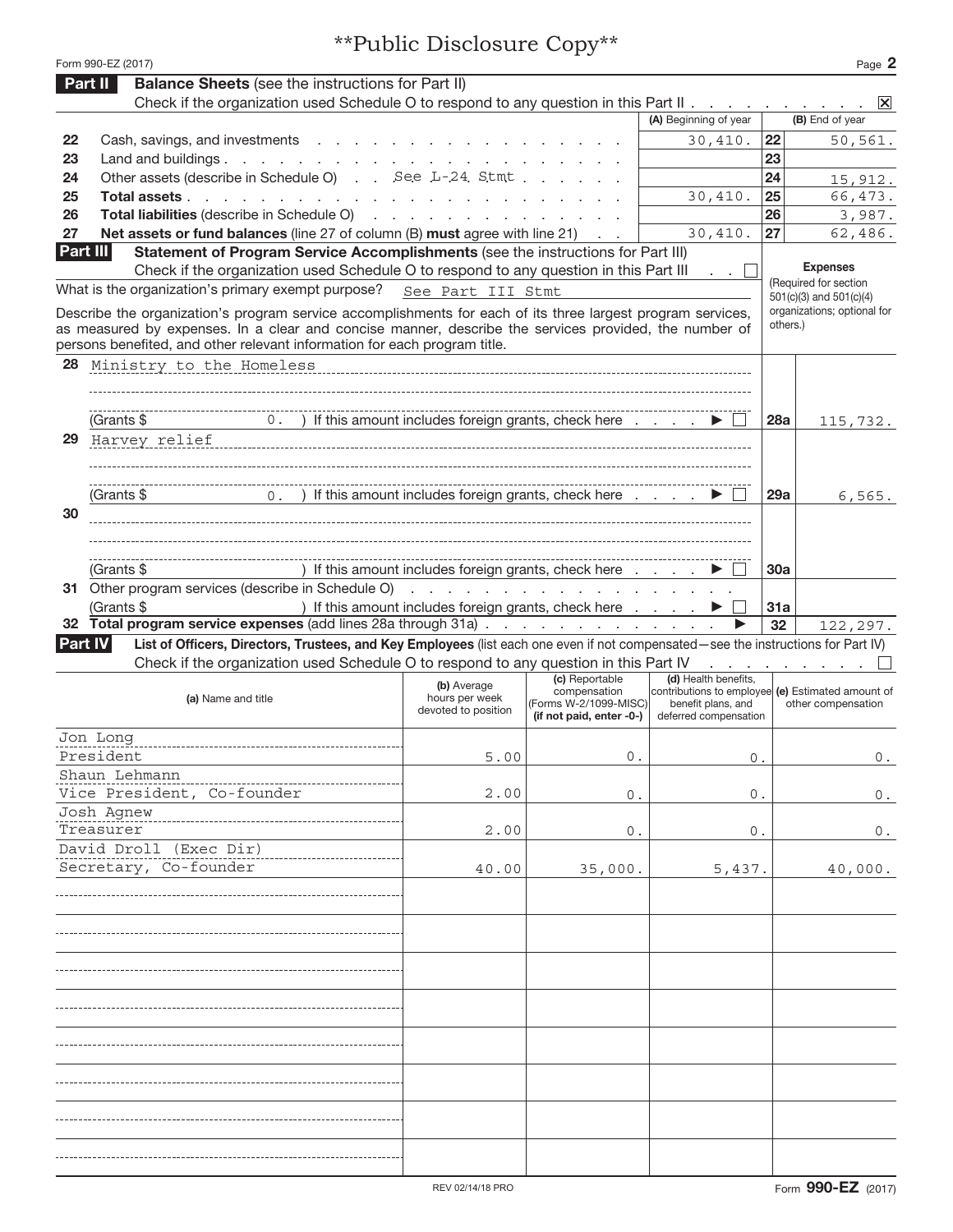Form 990-EZ (2017)

|          | Page 3 |  |
|----------|--------|--|
| s in the |        |  |
| s Part V |        |  |
|          |        |  |

| Part V  | Other Information (Note the Schedule A and personal benefit contract statement requirements in the                                                                                                                                                                                                                                                          |                        |            |               |
|---------|-------------------------------------------------------------------------------------------------------------------------------------------------------------------------------------------------------------------------------------------------------------------------------------------------------------------------------------------------------------|------------------------|------------|---------------|
|         | instructions for Part V.) Check if the organization used Schedule O to respond to any question in this Part V                                                                                                                                                                                                                                               |                        |            |               |
| 33      | Did the organization engage in any significant activity not previously reported to the IRS? If "Yes," provide a                                                                                                                                                                                                                                             |                        | <b>Yes</b> | No            |
|         |                                                                                                                                                                                                                                                                                                                                                             | 33                     |            | ×             |
| 34      | Were any significant changes made to the organizing or governing documents? If "Yes," attach a conformed<br>copy of the amended documents if they reflect a change to the organization's name. Otherwise, explain the<br>change on Schedule O (see instructions)<br>and a strain and a strain and a<br><b>Contract Contract</b>                             | 34                     |            |               |
| 35а     | Did the organization have unrelated business gross income of \$1,000 or more during the year from business                                                                                                                                                                                                                                                  |                        |            | ×.            |
|         | activities (such as those reported on lines 2, 6a, and 7a, among others)?                                                                                                                                                                                                                                                                                   | 35a                    |            | ×             |
| b<br>C  | If "Yes" to line 35a, has the organization filed a Form 990-T for the year? If "No," provide an explanation in Schedule O<br>Was the organization a section 501(c)(4), 501(c)(5), or 501(c)(6) organization subject to section 6033(e) notice,<br>reporting, and proxy tax requirements during the year? If "Yes," complete Schedule C, Part III            | 35 <sub>b</sub><br>35c |            | ×.            |
| 36      | Did the organization undergo a liquidation, dissolution, termination, or significant disposition of net assets<br>during the year? If "Yes," complete applicable parts of Schedule N<br>and a state of the state                                                                                                                                            | 36                     |            | ×.            |
| 37a     | Enter amount of political expenditures, direct or indirect, as described in the instructions $\blacktriangleright$   37a  <br>0.                                                                                                                                                                                                                            |                        |            |               |
| b       | Did the organization file Form 1120-POL for this year?                                                                                                                                                                                                                                                                                                      | 37 <sub>b</sub>        |            | ×             |
| 38a     | Did the organization borrow from, or make any loans to, any officer, director, trustee, or key employee or were<br>any such loans made in a prior year and still outstanding at the end of the tax year covered by this return?                                                                                                                             |                        |            |               |
|         | If "Yes," complete Schedule L, Part II and enter the total amount involved<br>38 <sub>b</sub>                                                                                                                                                                                                                                                               | 38a                    |            | ×.            |
| b<br>39 | Section 501(c)(7) organizations. Enter:                                                                                                                                                                                                                                                                                                                     |                        |            |               |
| a       | Initiation fees and capital contributions included on line 9<br>39a                                                                                                                                                                                                                                                                                         |                        |            |               |
| b       | 39 <sub>b</sub><br>Gross receipts, included on line 9, for public use of club facilities<br>and the company of the company of                                                                                                                                                                                                                               |                        |            |               |
| 40a     | Section 501(c)(3) organizations. Enter amount of tax imposed on the organization during the year under:<br>section 4911 ▶<br>; section 4912 $\blacktriangleright$<br>; section 4955                                                                                                                                                                         |                        |            |               |
| b       | Section 501(c)(3), 501(c)(4), and 501(c)(29) organizations. Did the organization engage in any section 4958                                                                                                                                                                                                                                                 |                        |            |               |
|         | excess benefit transaction during the year, or did it engage in an excess benefit transaction in a prior year<br>that has not been reported on any of its prior Forms 990 or 990-EZ? If "Yes," complete Schedule L, Part I                                                                                                                                  | 40 <sub>b</sub>        |            | $\times$      |
| С       | Section 501(c)(3), 501(c)(4), and 501(c)(29) organizations. Enter amount of tax imposed                                                                                                                                                                                                                                                                     |                        |            |               |
|         | on organization managers or disqualified persons during the year under sections 4912,                                                                                                                                                                                                                                                                       |                        |            |               |
| d       | Section 501(c)(3), 501(c)(4), and 501(c)(29) organizations. Enter amount of tax on line<br>40c reimbursed by the organization                                                                                                                                                                                                                               |                        |            |               |
| е       | All organizations. At any time during the tax year, was the organization a party to a prohibited tax shelter                                                                                                                                                                                                                                                | 40e                    |            | ×.            |
| 41      | List the states with which a copy of this return is filed $\blacktriangleright$                                                                                                                                                                                                                                                                             |                        |            |               |
| 42a     | The organization's books are in care of ▶ BJ&J Small Business Services, Inc. Telephone no. ▶ (281) 485-4813                                                                                                                                                                                                                                                 |                        |            |               |
|         | Located at ▶ 4434 Leyland Dr, Pearland TX<br>$ZIP + 4$<br>77584                                                                                                                                                                                                                                                                                             |                        |            |               |
| b       | At any time during the calendar year, did the organization have an interest in or a signature or other authority over<br>a financial account in a foreign country (such as a bank account, securities account, or other financial account)?                                                                                                                 | 42 <sub>b</sub>        | Yes   No   | $\times$      |
|         | If "Yes," enter the name of the foreign country: ▶                                                                                                                                                                                                                                                                                                          |                        |            |               |
|         | See the instructions for exceptions and filing requirements for FinCEN Form 114, Report of Foreign Bank and<br>Financial Accounts (FBAR).                                                                                                                                                                                                                   |                        |            |               |
| c       | At any time during the calendar year, did the organization maintain an office outside the United States?<br>If "Yes," enter the name of the foreign country: ▶                                                                                                                                                                                              | 42 <sub>c</sub>        |            | ×             |
| 43      | Section 4947(a)(1) nonexempt charitable trusts filing Form 990-EZ in lieu of Form 1041-Check here<br>and enter the amount of tax-exempt interest received or accrued during the tax year $\ldots$ $\ldots$<br>43                                                                                                                                            |                        |            |               |
|         |                                                                                                                                                                                                                                                                                                                                                             |                        | Yes        | No            |
| 44a     | Did the organization maintain any donor advised funds during the year? If "Yes," Form 990 must be                                                                                                                                                                                                                                                           | 44a                    |            | ×             |
| b       | Did the organization operate one or more hospital facilities during the year? If "Yes," Form 990 must be<br>completed instead of Form 990-EZ<br>the contract of the contract of the contract of the contract of the contract of                                                                                                                             | 44b                    |            |               |
| C       | Did the organization receive any payments for indoor tanning services during the year?                                                                                                                                                                                                                                                                      | 44c                    |            | ×<br>$\times$ |
| d       | If "Yes" to line 44c, has the organization filed a Form 720 to report these payments? If "No," provide an<br>explanation in Schedule O<br>the contract of the contract of the contract of the contract of the contract of the contract of the contract of                                                                                                   | 44d                    |            |               |
| 45а     | Did the organization have a controlled entity within the meaning of section $512(b)(13)?$                                                                                                                                                                                                                                                                   | 45a                    |            | $\times$      |
| b       | Did the organization receive any payment from or engage in any transaction with a controlled entity within the<br>meaning of section 512(b)(13)? If "Yes," Form 990 and Schedule R may need to be completed instead of<br>Form 990-EZ (see instructions) $\ldots$ $\ldots$ $\ldots$ $\ldots$ $\ldots$ $\ldots$ $\ldots$ $\ldots$ $\ldots$ $\ldots$ $\ldots$ | 45 <sub>b</sub>        |            | $\times$      |
|         |                                                                                                                                                                                                                                                                                                                                                             |                        |            |               |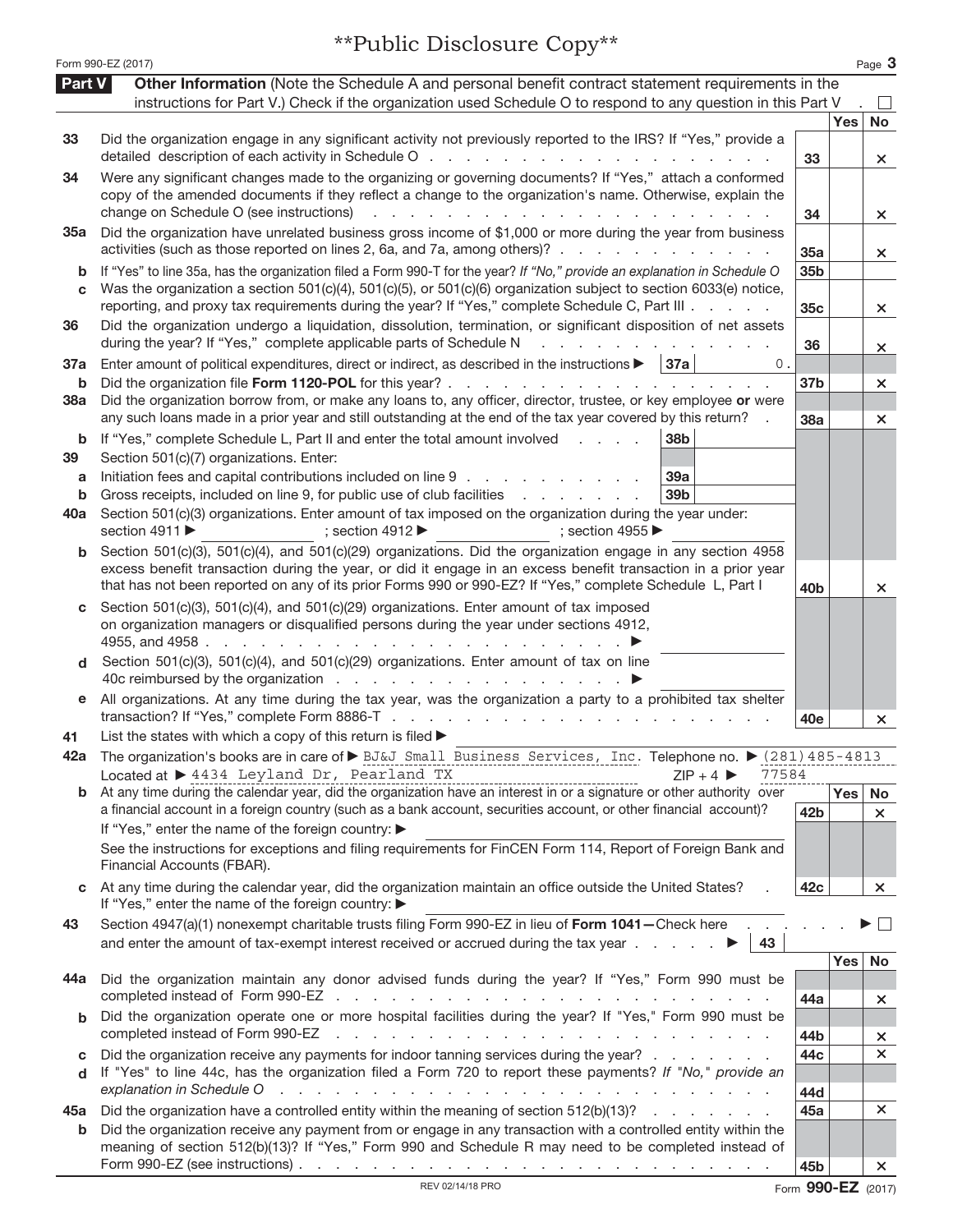|                |                                                                                                                                                                                                                                                                                                                          | **Public Disclosure Copy**                           |                                                                            |                                                                          |                                               |            |           |
|----------------|--------------------------------------------------------------------------------------------------------------------------------------------------------------------------------------------------------------------------------------------------------------------------------------------------------------------------|------------------------------------------------------|----------------------------------------------------------------------------|--------------------------------------------------------------------------|-----------------------------------------------|------------|-----------|
|                | Form 990-EZ (2017)                                                                                                                                                                                                                                                                                                       |                                                      |                                                                            |                                                                          |                                               |            | Page 4    |
| 46             | Did the organization engage, directly or indirectly, in political campaign activities on behalf of or in opposition                                                                                                                                                                                                      |                                                      |                                                                            |                                                                          |                                               | Yes        | <b>No</b> |
|                | to candidates for public office? If "Yes," complete Schedule C, Part I.                                                                                                                                                                                                                                                  |                                                      |                                                                            |                                                                          | 46                                            |            | ×         |
| <b>Part VI</b> | Section 501(c)(3) organizations only                                                                                                                                                                                                                                                                                     |                                                      |                                                                            |                                                                          |                                               |            |           |
|                | All section 501(c)(3) organizations must answer questions 47-49b and 52, and complete the tables for lines                                                                                                                                                                                                               |                                                      |                                                                            |                                                                          |                                               |            |           |
|                | 50 and 51.                                                                                                                                                                                                                                                                                                               |                                                      |                                                                            |                                                                          |                                               |            |           |
|                | Check if the organization used Schedule O to respond to any question in this Part VI                                                                                                                                                                                                                                     |                                                      |                                                                            |                                                                          |                                               | <b>Yes</b> | <b>No</b> |
| 47             | Did the organization engage in lobbying activities or have a section 501(h) election in effect during the tax<br>year? If "Yes," complete Schedule C, Part II<br>and the company of the company of the company of<br>47                                                                                                  |                                                      |                                                                            |                                                                          | ×.                                            |            |           |
| 48             | Is the organization a school as described in section $170(b)(1)(A)(ii)$ ? If "Yes," complete Schedule E                                                                                                                                                                                                                  |                                                      |                                                                            |                                                                          | 48                                            |            | $\times$  |
| 49a            | Did the organization make any transfers to an exempt non-charitable related organization?                                                                                                                                                                                                                                |                                                      |                                                                            |                                                                          | 49a                                           |            | $\times$  |
| b              | If "Yes," was the related organization a section 527 organization?                                                                                                                                                                                                                                                       |                                                      |                                                                            | .                                                                        | 49 <sub>b</sub>                               |            |           |
| 50             | Complete this table for the organization's five highest compensated employees (other than officers, directors, trustees, and key                                                                                                                                                                                         |                                                      |                                                                            |                                                                          |                                               |            |           |
|                | employees) who each received more than \$100,000 of compensation from the organization. If there is none, enter "None."                                                                                                                                                                                                  |                                                      |                                                                            | (d) Health benefits.                                                     |                                               |            |           |
|                | (a) Name and title of each employee                                                                                                                                                                                                                                                                                      | (b) Average<br>hours per week<br>devoted to position | (c) Reportable<br>compensation<br>(Forms W-2/1099-MISC)                    | contributions to employee<br>benefit plans, and deferred<br>compensation | (e) Estimated amount of<br>other compensation |            |           |
| NONE           |                                                                                                                                                                                                                                                                                                                          |                                                      |                                                                            |                                                                          |                                               |            |           |
|                |                                                                                                                                                                                                                                                                                                                          |                                                      |                                                                            |                                                                          |                                               |            |           |
|                |                                                                                                                                                                                                                                                                                                                          |                                                      |                                                                            |                                                                          |                                               |            |           |
|                |                                                                                                                                                                                                                                                                                                                          |                                                      |                                                                            |                                                                          |                                               |            |           |
|                |                                                                                                                                                                                                                                                                                                                          |                                                      |                                                                            |                                                                          |                                               |            |           |
|                |                                                                                                                                                                                                                                                                                                                          |                                                      |                                                                            |                                                                          |                                               |            |           |
|                |                                                                                                                                                                                                                                                                                                                          |                                                      |                                                                            |                                                                          |                                               |            |           |
|                |                                                                                                                                                                                                                                                                                                                          |                                                      |                                                                            |                                                                          |                                               |            |           |
|                |                                                                                                                                                                                                                                                                                                                          |                                                      |                                                                            |                                                                          |                                               |            |           |
| 51             | f Total number of other employees paid over \$100,000<br>Complete this table for the organization's five highest compensated independent contractors who each received more than<br>\$100,000 of compensation from the organization. If there is none, enter "None."                                                     | $\ldots$ . $\blacktriangleright$                     |                                                                            |                                                                          |                                               |            |           |
|                | (a) Name and business address of each independent contractor                                                                                                                                                                                                                                                             |                                                      | (b) Type of service                                                        |                                                                          | (c) Compensation                              |            |           |
| NONE           |                                                                                                                                                                                                                                                                                                                          |                                                      |                                                                            |                                                                          |                                               |            |           |
|                |                                                                                                                                                                                                                                                                                                                          |                                                      |                                                                            |                                                                          |                                               |            |           |
|                |                                                                                                                                                                                                                                                                                                                          |                                                      |                                                                            |                                                                          |                                               |            |           |
|                |                                                                                                                                                                                                                                                                                                                          |                                                      |                                                                            |                                                                          |                                               |            |           |
|                |                                                                                                                                                                                                                                                                                                                          |                                                      |                                                                            |                                                                          |                                               |            |           |
|                |                                                                                                                                                                                                                                                                                                                          |                                                      |                                                                            |                                                                          |                                               |            |           |
|                |                                                                                                                                                                                                                                                                                                                          |                                                      |                                                                            |                                                                          |                                               |            |           |
|                |                                                                                                                                                                                                                                                                                                                          |                                                      |                                                                            |                                                                          |                                               |            |           |
|                |                                                                                                                                                                                                                                                                                                                          |                                                      |                                                                            |                                                                          |                                               |            |           |
|                | d Total number of other independent contractors each receiving over \$100,000                                                                                                                                                                                                                                            |                                                      |                                                                            |                                                                          |                                               |            |           |
| 52             | Did the organization complete Schedule A? Note: All section 501(c)(3) organizations must attach a<br>completed Schedule A                                                                                                                                                                                                |                                                      | والمتعاون والمتعاون والمتعاونة والمتعاونة والمتعاونة والمتعاونة والمتعاونة |                                                                          | $\cdot \cdot$ $\times$ Yes                    |            | No        |
|                | Under penalties of perjury, I declare that I have examined this return, including accompanying schedules and statements, and to the best of my knowledge and belief, it is<br>true, correct, and complete. Declaration of preparer (other than officer) is based on all information of which preparer has any knowledge. |                                                      |                                                                            |                                                                          |                                               |            |           |
|                |                                                                                                                                                                                                                                                                                                                          |                                                      |                                                                            | 05/01/2018                                                               |                                               |            |           |
| <b>Sign</b>    | Signature of officer                                                                                                                                                                                                                                                                                                     |                                                      |                                                                            | Date                                                                     |                                               |            |           |
| Here           | David Droll, Executive Director<br>Type or print name and title                                                                                                                                                                                                                                                          |                                                      |                                                                            |                                                                          |                                               |            |           |
|                |                                                                                                                                                                                                                                                                                                                          |                                                      |                                                                            |                                                                          |                                               |            |           |

| <b>Paid</b>                                                                                               | Print/Type preparer's name                                                         | Preparer's signature                                                                      | Date | $ $ Check $\boxtimes$ if $ $ PTIN  |  |  |
|-----------------------------------------------------------------------------------------------------------|------------------------------------------------------------------------------------|-------------------------------------------------------------------------------------------|------|------------------------------------|--|--|
| Preparer                                                                                                  | Jonathan Tucker                                                                    | Jonathan Tucker                                                                           |      | 05/01/2018 self-employed P00311453 |  |  |
|                                                                                                           | Use Only Firm's name > Jonathan B Tucker CPA<br>Firm's $EIN$ $\blacktriangleright$ |                                                                                           |      |                                    |  |  |
|                                                                                                           |                                                                                    | Firm's address > 23537 Kingsland Blvd, Suite 130, Katy, TX 77494 Phone no. (713) 256-8341 |      |                                    |  |  |
| May the IRS discuss this return with the preparer shown above? See instructions<br>▸ ⊠ Yes 「<br>$\Box$ No |                                                                                    |                                                                                           |      |                                    |  |  |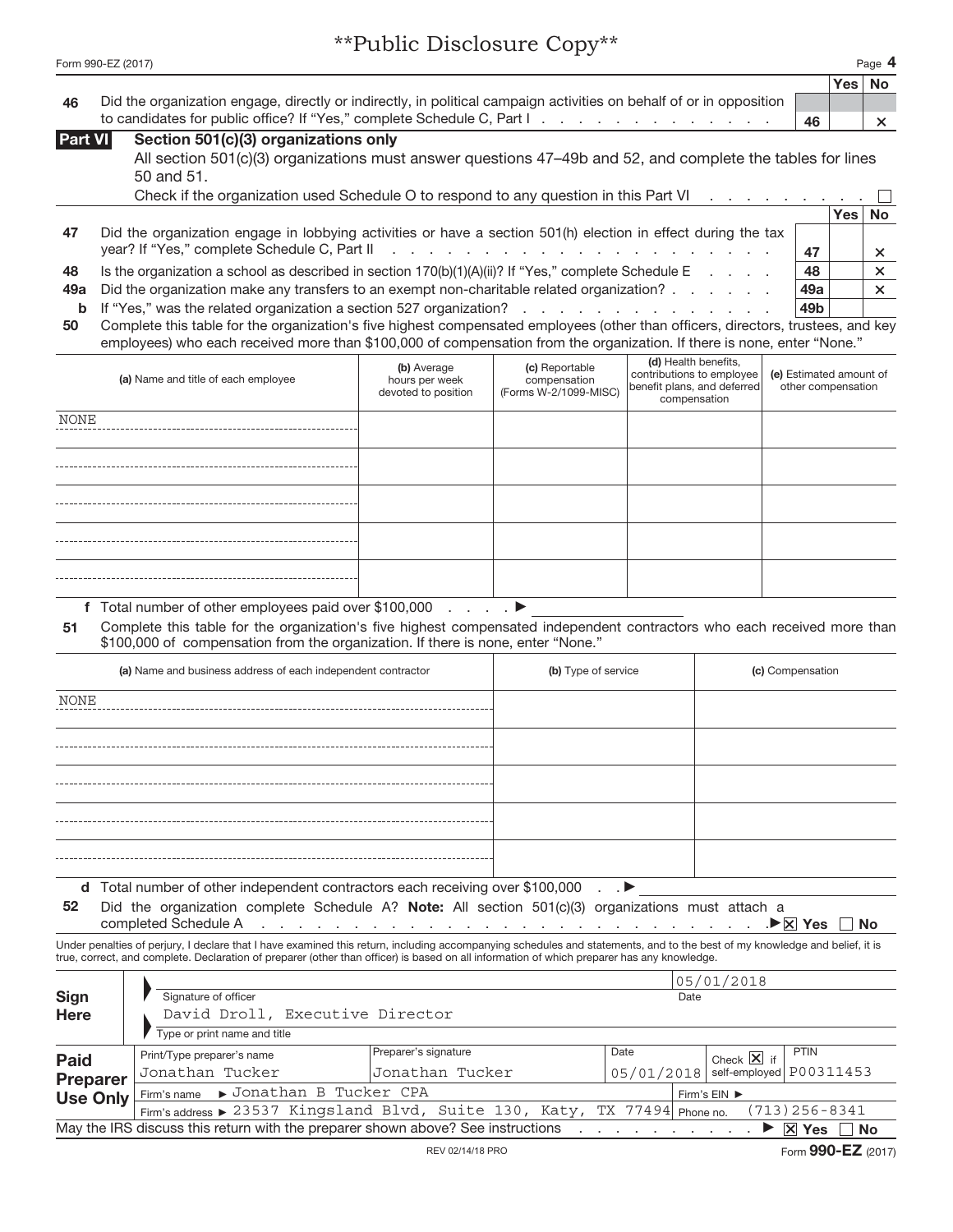### **Additional information from your Form 990-EZ: Short Form Return of Organization Exempt from Income Tax**

| Form 990-EZ: Short Form Return of Organization Exempt from Income Tax |                               |  |  |  |  |
|-----------------------------------------------------------------------|-------------------------------|--|--|--|--|
| <b>Line 8: Other Revenue</b>                                          | <b>Continuation Statement</b> |  |  |  |  |
| <b>Description</b>                                                    | <b>Amount</b>                 |  |  |  |  |
| Other revenue                                                         | 1,793.                        |  |  |  |  |
| In-kind contributions (food)                                          | 3,595.                        |  |  |  |  |
| <b>Total</b>                                                          | 5,388.                        |  |  |  |  |

### **Form 990-EZ: Short Form Return of Organization Exempt from Income Tax Line 16: Other Expenses Continuation Statement**

| <b>Description</b>       | <b>Amount</b> |
|--------------------------|---------------|
| Depreciation             | 5,745.        |
| Automobile Expense       | 8,223.        |
| Bank Service Charges     | 5.            |
| Benevolence Expense      | 2,513.        |
| Blankets                 | 556.          |
| Branding & Communication | 5,465.        |
| Charitable Contribution  | 50.           |
| Christmas Mission        | 96.           |
| Computer                 | 492.          |
| Dues & Subscriptions     | 217.          |
| Fundraising expenses     | 2,922.        |
| Grocery                  | 7,550.        |
| Harvey Relief Expense    | 2,565.        |
| Hygeine Kits             | 8,054.        |
| Meals & Entertainment    | 245.          |
| Miscellaneous            | 87.           |
| Office Supplies          | 545.          |
| Operations               | 2,469.        |
| Insurance                | 3,856.        |
| Payroll Processing Fees  | 22.           |
| Payroll Tax Expense      | 669.          |
| Professional Development | 97.           |
| Supplies                 | 1,040.        |
| <b>Total</b>             | 53,483.       |

### **Form 990-EZ: Short Form Return of Organization Exempt from Income Tax** Part III: Purpose **Continuation Statement**

| <b>Organization's Primary Exempt Purpose</b> |  |  |
|----------------------------------------------|--|--|
| Our mission is to Bring HOPE to the          |  |  |
| homeless through developing lasting          |  |  |
| relationships and sharing the radical        |  |  |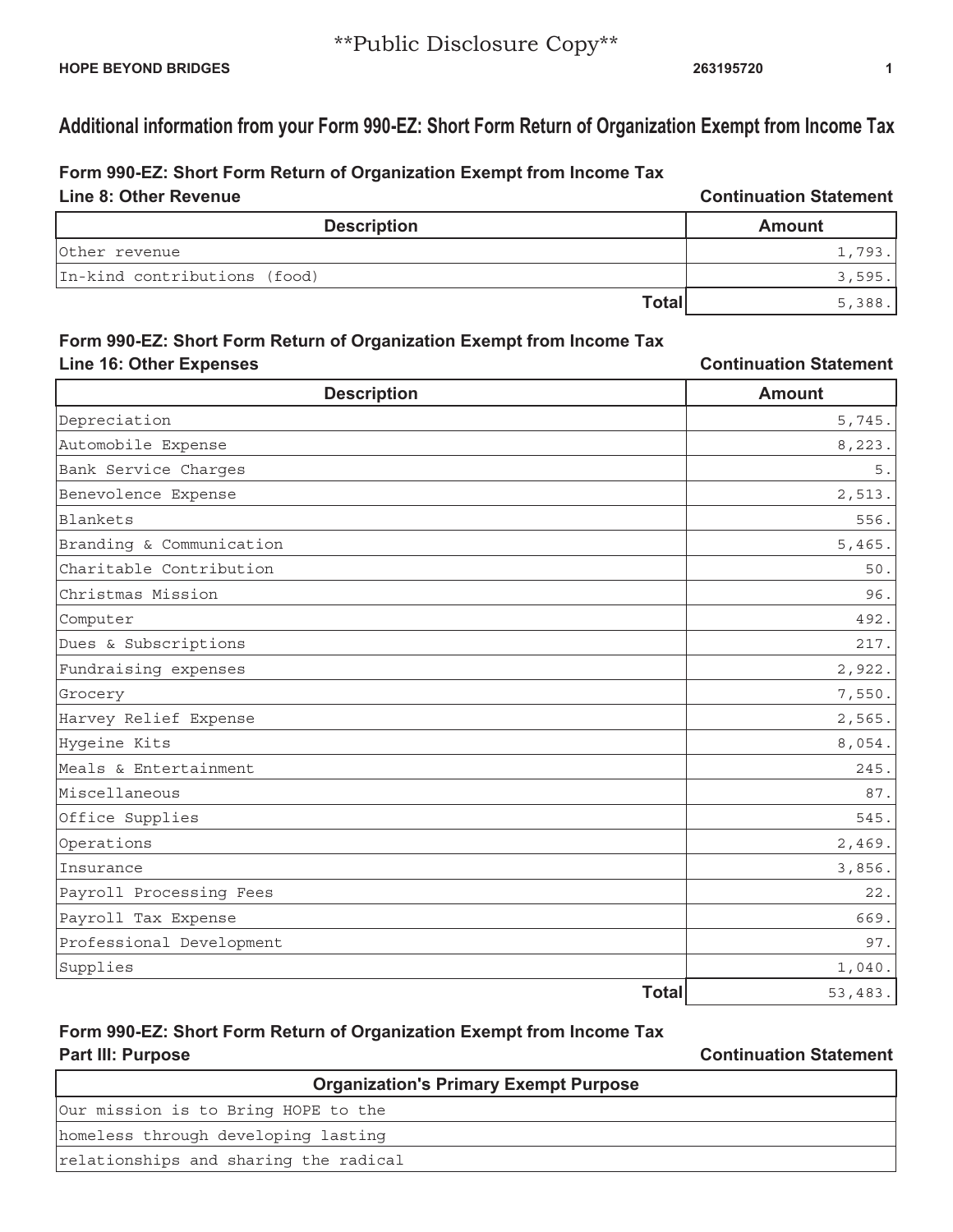### **Form 990-EZ: Short Form Return of Organization Exempt from Income Tax** Part III: Purpose **Continuation Statement**

**Organization's Primary Exempt Purpose**

grace & truth of Jesus Christ.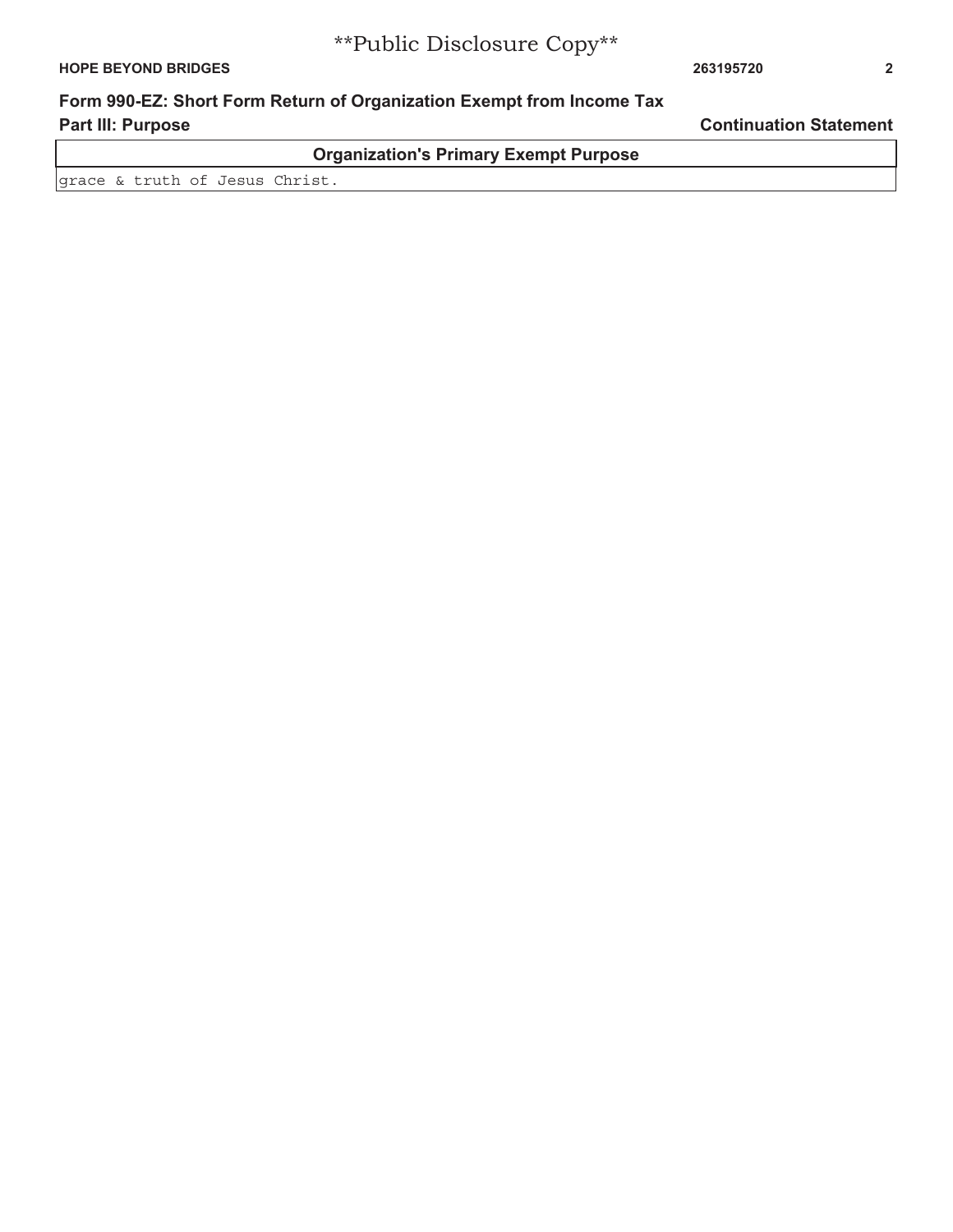**Part I, Line 10**

### **Form 990-EZ Grants And Similar Amounts Paid 2017**

| Name as Shown on Return | Employer Identification No. |
|-------------------------|-----------------------------|
| HOPE BEYOND BRIDGES     | 126-3195720                 |
|                         |                             |

# Purpose of Payment  $\cdots \cdots$

| Class of Activity | Grantee's Name and Address | Grantee's<br>Relationship | <b>Amount Given</b> |
|-------------------|----------------------------|---------------------------|---------------------|
|                   | $Person \dots$<br>Business |                           |                     |
|                   |                            |                           |                     |
|                   |                            |                           |                     |

If property other than cash was given, the following additional information needs to be provided: Description of Property

Date of Gift.

| Book Value | How Book Value Determined |
|------------|---------------------------|
| <b>FMV</b> | How FMV Determined        |
|            |                           |

### **Totals to Form 990-EZ, Part I, line 10**

**Form 990-EZ Other Changes in Net Assets or Part I, Line 20 Fund Balances Statement**

| <b>Description</b>                          | <b>Amount</b> |
|---------------------------------------------|---------------|
| Prior years purchase of vehicles            | 40, 217.      |
| Prior years accumulated depreciation        | $-18,560.$    |
| Cash to accrual basis accounting conversion | 3,271.        |
| Adjustment to reconcile net assets          | 140.          |
|                                             |               |
|                                             |               |
|                                             |               |
|                                             |               |
|                                             |               |
|                                             |               |
|                                             |               |
|                                             |               |
|                                             |               |
|                                             |               |
| Totals to Form 990-EZ, Part I, line 20      | 25,068.       |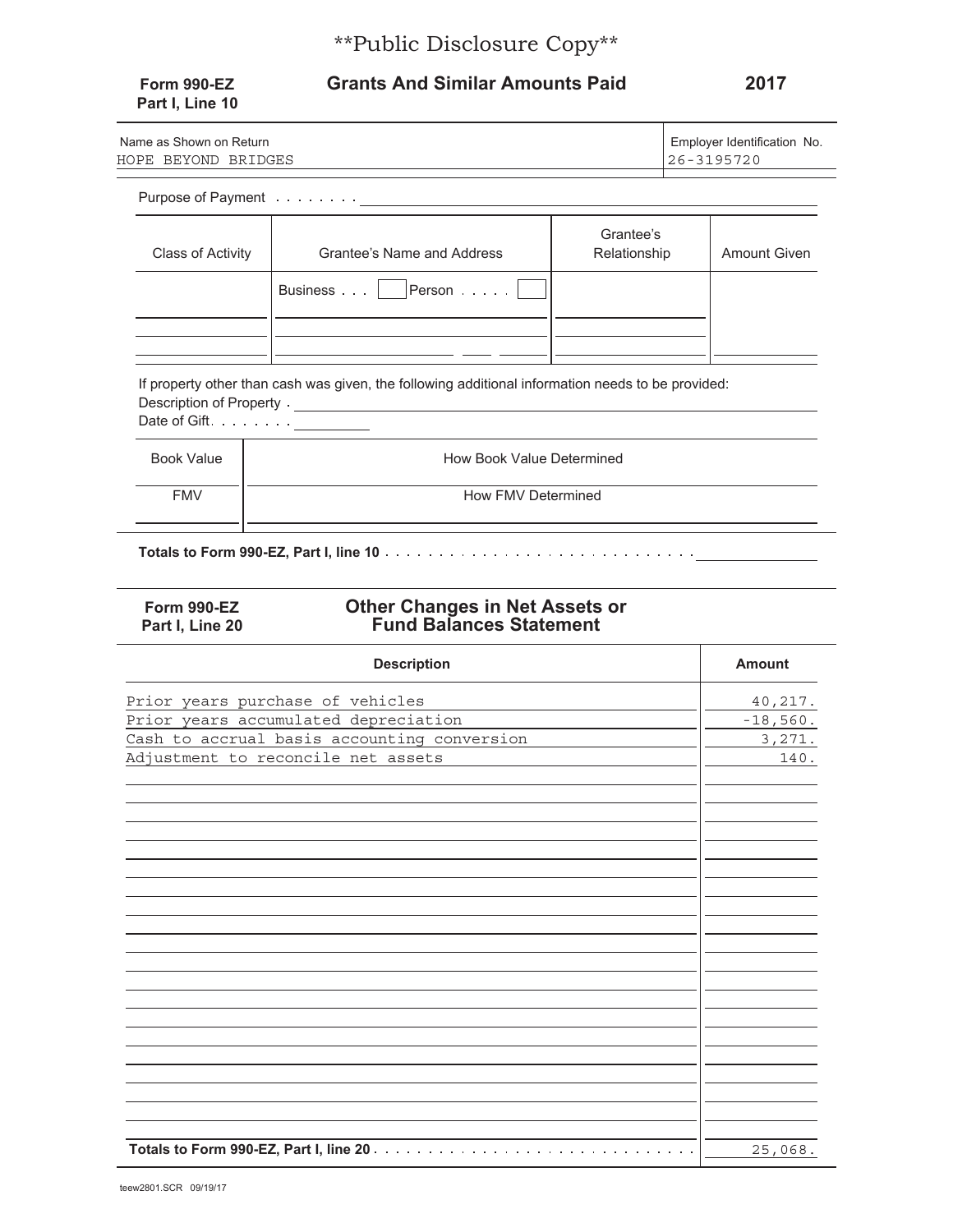| Form 990-EZ    | <b>Other Assets and Liabilities</b> | 2017 |
|----------------|-------------------------------------|------|
| <b>Part II</b> |                                     |      |

| Name as Shown on Return<br>HOPE BEYOND BRIDGES | Employer Identification No.<br>26-3195720 |                |
|------------------------------------------------|-------------------------------------------|----------------|
| Line 24 - Other Assets:                        | <b>Beginning</b><br>of Year               | End of<br>Year |
| Property and Equipment, net (vehicles)         |                                           | 15,912.        |
|                                                |                                           |                |
|                                                |                                           |                |
|                                                |                                           |                |
|                                                |                                           |                |
|                                                |                                           |                |
|                                                |                                           |                |
|                                                |                                           |                |
| Totals to Form 990-EZ, Part II, line 24.       |                                           | 15,912.        |
| Line 26 - Total Liabilities:                   | <b>Beginning</b><br>of Year               | End of<br>Year |
|                                                |                                           |                |
|                                                |                                           |                |
|                                                |                                           |                |
|                                                |                                           |                |
|                                                |                                           |                |
|                                                |                                           |                |
|                                                |                                           |                |
|                                                |                                           |                |
|                                                |                                           |                |
| Totals to Form 990-EZ, Part II, line 26.       |                                           |                |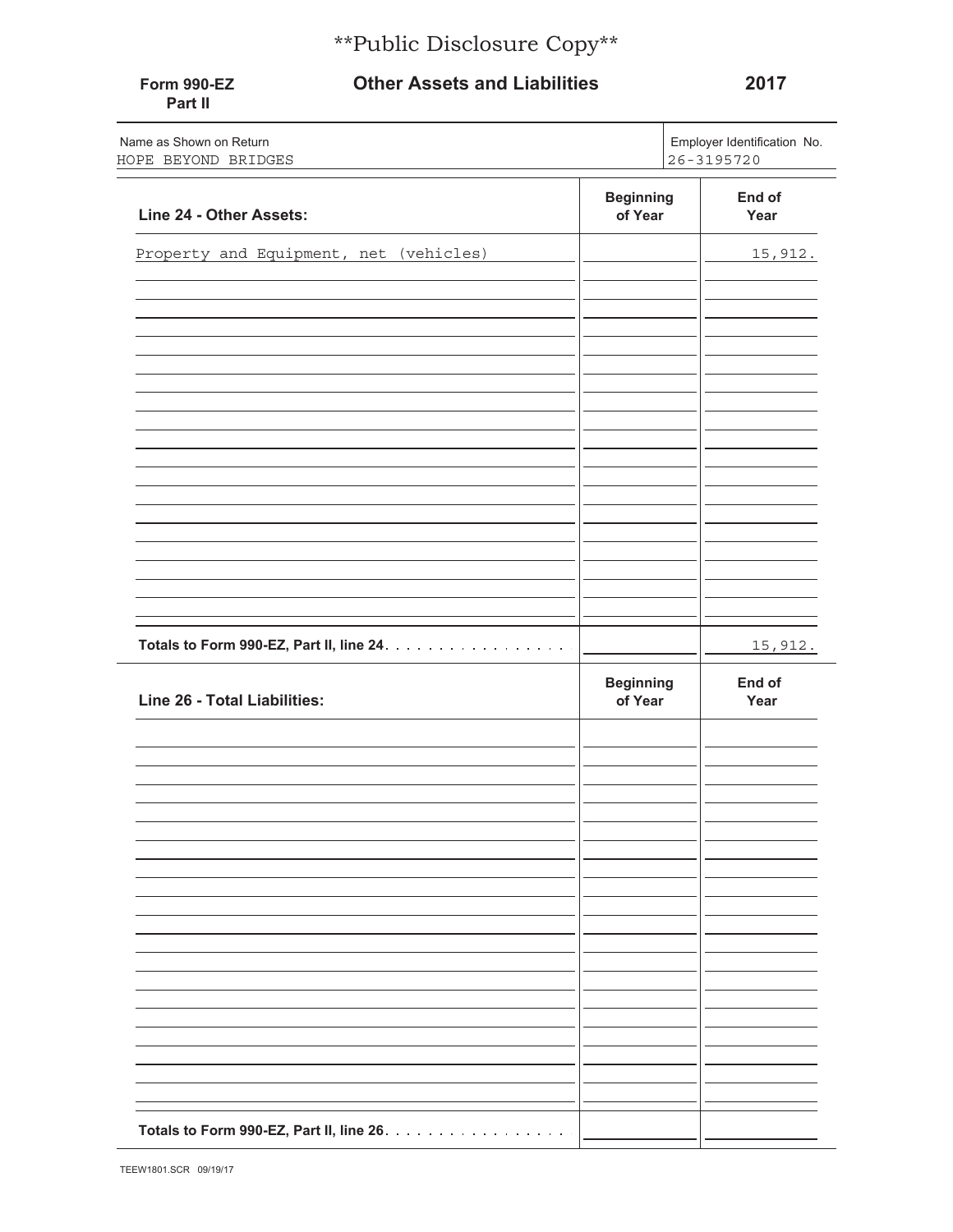| **Public Disclosure Copy** |  |
|----------------------------|--|
|----------------------------|--|

#### **SCHEDULE A (Form 990 or 990-EZ)**

**Public Charity Status and Public Support**

**Complete if the organization is a section 501(c)(3) organization or a section 4947(a)(1) nonexempt charitable trust.** a **Attach to Form 990 or Form 990-EZ.** 

Department of the Treasury Internal Revenue Service

**(C)**

**(D)**

**(E) Total**

| Go to www.irs.gov/Form990 for instructions and the latest information. |  |  |
|------------------------------------------------------------------------|--|--|



|  |  | Name of the organization |  |
|--|--|--------------------------|--|
|--|--|--------------------------|--|

| Name of the organization                                                                                                                                                                                                              |                                                                                                                                                                                                                                                     |                                                        |     |                                                      | <b>Employer identification number</b>  |                                      |
|---------------------------------------------------------------------------------------------------------------------------------------------------------------------------------------------------------------------------------------|-----------------------------------------------------------------------------------------------------------------------------------------------------------------------------------------------------------------------------------------------------|--------------------------------------------------------|-----|------------------------------------------------------|----------------------------------------|--------------------------------------|
| HOPE BEYOND BRIDGES                                                                                                                                                                                                                   |                                                                                                                                                                                                                                                     |                                                        |     |                                                      | 26-3195720                             |                                      |
| Reason for Public Charity Status (All organizations must complete this part.) See instructions.<br>Part I                                                                                                                             |                                                                                                                                                                                                                                                     |                                                        |     |                                                      |                                        |                                      |
| The organization is not a private foundation because it is: (For lines 1 through 12, check only one box.)                                                                                                                             |                                                                                                                                                                                                                                                     |                                                        |     |                                                      |                                        |                                      |
| $\Box$ A church, convention of churches, or association of churches described in section 170(b)(1)(A)(i).<br>1                                                                                                                        |                                                                                                                                                                                                                                                     |                                                        |     |                                                      |                                        |                                      |
| $\Box$ A school described in <b>section 170(b)(1)(A)(ii).</b> (Attach Schedule E (Form 990 or 990-EZ).)<br>2                                                                                                                          |                                                                                                                                                                                                                                                     |                                                        |     |                                                      |                                        |                                      |
| З                                                                                                                                                                                                                                     | $\Box$ A hospital or a cooperative hospital service organization described in <b>section 170(b)(1)(A)(iii).</b><br>$\Box$ A medical research organization operated in conjunction with a hospital described in section 170(b)(1)(A)(iii). Enter the |                                                        |     |                                                      |                                        |                                      |
| 4<br>hospital's name, city, and state:                                                                                                                                                                                                |                                                                                                                                                                                                                                                     |                                                        |     |                                                      |                                        |                                      |
| □ An organization operated for the benefit of a college or university owned or operated by a governmental unit described in<br>5                                                                                                      |                                                                                                                                                                                                                                                     |                                                        |     |                                                      |                                        |                                      |
| section 170(b)(1)(A)(iv). (Complete Part II.)                                                                                                                                                                                         |                                                                                                                                                                                                                                                     |                                                        |     |                                                      |                                        |                                      |
| $\Box$ A federal, state, or local government or governmental unit described in section 170(b)(1)(A)(v).<br>6                                                                                                                          |                                                                                                                                                                                                                                                     |                                                        |     |                                                      |                                        |                                      |
| $[\overline{x}]$ An organization that normally receives a substantial part of its support from a governmental unit or from the general public<br>7                                                                                    |                                                                                                                                                                                                                                                     |                                                        |     |                                                      |                                        |                                      |
| described in section 170(b)(1)(A)(vi). (Complete Part II.)                                                                                                                                                                            |                                                                                                                                                                                                                                                     |                                                        |     |                                                      |                                        |                                      |
| A community trust described in section 170(b)(1)(A)(vi). (Complete Part II.)<br>8                                                                                                                                                     |                                                                                                                                                                                                                                                     |                                                        |     |                                                      |                                        |                                      |
| 9<br>An agricultural research organization described in section 170(b)(1)(A)(ix) operated in conjunction with a land-grant college                                                                                                    |                                                                                                                                                                                                                                                     |                                                        |     |                                                      |                                        |                                      |
| or university or a non-land-grant college of agriculture (see instructions). Enter the name, city, and state of the college or                                                                                                        |                                                                                                                                                                                                                                                     |                                                        |     |                                                      |                                        |                                      |
| university:<br>An organization that normally receives: (1) more than 331/3% of its support from contributions, membership fees, and gross<br>10                                                                                       |                                                                                                                                                                                                                                                     |                                                        |     |                                                      |                                        |                                      |
| receipts from activities related to its exempt functions—subject to certain exceptions, and (2) no more than 331/3% of its                                                                                                            |                                                                                                                                                                                                                                                     |                                                        |     |                                                      |                                        |                                      |
| support from gross investment income and unrelated business taxable income (less section 511 tax) from businesses                                                                                                                     |                                                                                                                                                                                                                                                     |                                                        |     |                                                      |                                        |                                      |
| acquired by the organization after June 30, 1975. See section 509(a)(2). (Complete Part III.)<br>$\Box$ An organization organized and operated exclusively to test for public safety. See section 509(a)(4).<br>11                    |                                                                                                                                                                                                                                                     |                                                        |     |                                                      |                                        |                                      |
| 12 <sub>2</sub><br>$\Box$ An organization organized and operated exclusively for the benefit of, to perform the functions of, or to carry out the purposes                                                                            |                                                                                                                                                                                                                                                     |                                                        |     |                                                      |                                        |                                      |
| of one or more publicly supported organizations described in section 509(a)(1) or section 509(a)(2). See section 509(a)(3).                                                                                                           |                                                                                                                                                                                                                                                     |                                                        |     |                                                      |                                        |                                      |
| Check the box in lines 12a through 12d that describes the type of supporting organization and complete lines 12e, 12f, and 12g.                                                                                                       |                                                                                                                                                                                                                                                     |                                                        |     |                                                      |                                        |                                      |
| Type I. A supporting organization operated, supervised, or controlled by its supported organization(s), typically by giving<br>a                                                                                                      |                                                                                                                                                                                                                                                     |                                                        |     |                                                      |                                        |                                      |
| the supported organization(s) the power to regularly appoint or elect a majority of the directors or trustees of the                                                                                                                  |                                                                                                                                                                                                                                                     |                                                        |     |                                                      |                                        |                                      |
| supporting organization. You must complete Part IV, Sections A and B.                                                                                                                                                                 |                                                                                                                                                                                                                                                     |                                                        |     |                                                      |                                        |                                      |
| Type II. A supporting organization supervised or controlled in connection with its supported organization(s), by having<br>b                                                                                                          |                                                                                                                                                                                                                                                     |                                                        |     |                                                      |                                        |                                      |
| control or management of the supporting organization vested in the same persons that control or manage the supported<br>organization(s). You must complete Part IV, Sections A and C.                                                 |                                                                                                                                                                                                                                                     |                                                        |     |                                                      |                                        |                                      |
|                                                                                                                                                                                                                                       |                                                                                                                                                                                                                                                     |                                                        |     |                                                      |                                        |                                      |
| Type III functionally integrated. A supporting organization operated in connection with, and functionally integrated with,<br>c<br>its supported organization(s) (see instructions). You must complete Part IV, Sections A, D, and E. |                                                                                                                                                                                                                                                     |                                                        |     |                                                      |                                        |                                      |
| d<br>Type III non-functionally integrated. A supporting organization operated in connection with its supported organization(s)                                                                                                        |                                                                                                                                                                                                                                                     |                                                        |     |                                                      |                                        |                                      |
| that is not functionally integrated. The organization generally must satisfy a distribution requirement and an attentiveness                                                                                                          |                                                                                                                                                                                                                                                     |                                                        |     |                                                      |                                        |                                      |
|                                                                                                                                                                                                                                       | requirement (see instructions). You must complete Part IV, Sections A and D, and Part V.                                                                                                                                                            |                                                        |     |                                                      |                                        |                                      |
| Check this box if the organization received a written determination from the IRS that it is a Type I, Type II, Type III<br>е                                                                                                          |                                                                                                                                                                                                                                                     |                                                        |     |                                                      |                                        |                                      |
| functionally integrated, or Type III non-functionally integrated supporting organization.                                                                                                                                             |                                                                                                                                                                                                                                                     |                                                        |     |                                                      |                                        |                                      |
| Enter the number of supported organizations .<br>Ť                                                                                                                                                                                    |                                                                                                                                                                                                                                                     | and a state of the state of the                        |     |                                                      |                                        |                                      |
| Provide the following information about the supported organization(s).<br>g                                                                                                                                                           |                                                                                                                                                                                                                                                     |                                                        |     |                                                      |                                        |                                      |
| (i) Name of supported organization                                                                                                                                                                                                    | (ii) EIN                                                                                                                                                                                                                                            | (iii) Type of organization<br>(described on lines 1-10 |     | (iv) Is the organization<br>listed in your governing | (v) Amount of monetary<br>support (see | (vi) Amount of<br>other support (see |
|                                                                                                                                                                                                                                       | document?<br>above (see instructions))<br>instructions)<br>instructions)                                                                                                                                                                            |                                                        |     |                                                      |                                        |                                      |
|                                                                                                                                                                                                                                       |                                                                                                                                                                                                                                                     |                                                        | Yes | No                                                   |                                        |                                      |
|                                                                                                                                                                                                                                       |                                                                                                                                                                                                                                                     |                                                        |     |                                                      |                                        |                                      |
| (A)                                                                                                                                                                                                                                   |                                                                                                                                                                                                                                                     |                                                        |     |                                                      |                                        |                                      |
| (B)                                                                                                                                                                                                                                   |                                                                                                                                                                                                                                                     |                                                        |     |                                                      |                                        |                                      |
|                                                                                                                                                                                                                                       |                                                                                                                                                                                                                                                     |                                                        |     |                                                      |                                        |                                      |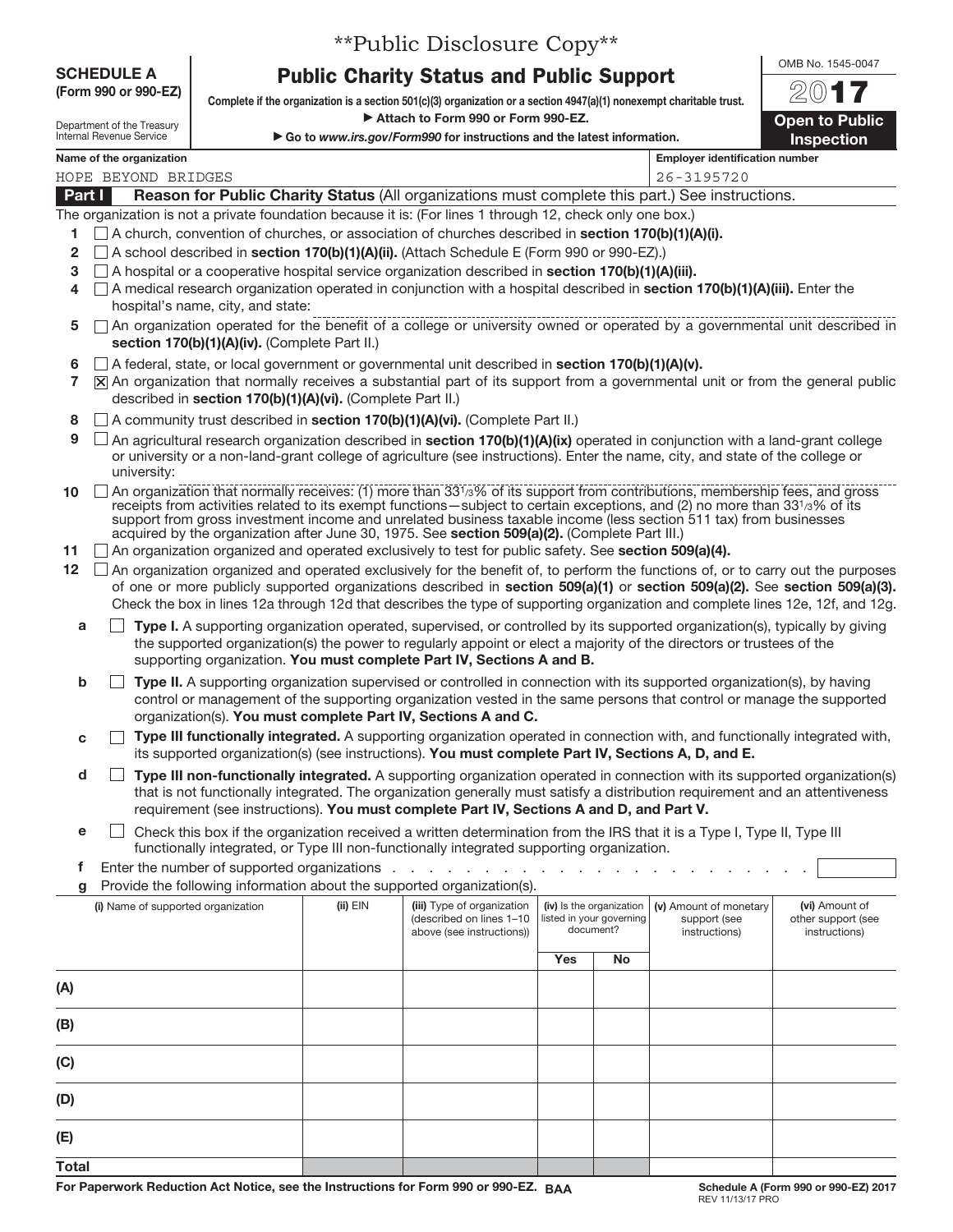### Schedule A (Form 990 or 990-EZ) 2017 Page 2 **Part II** Support Schedule for Organizations Described in Sections 170(b)(1)(A)(iv) and 170(b)(1)(A)(vi)

(Complete only if you checked the box on line 5, 7, or 8 of Part I or if the organization failed to qualify under Part III. If the organization fails to qualify under the tests listed below, please complete Part III.)

|                | <b>Section A. Public Support</b>                                                                                                                                                                                                                                                                                                                                                                    |                                  |                                   |                                                              |            |          |                                   |
|----------------|-----------------------------------------------------------------------------------------------------------------------------------------------------------------------------------------------------------------------------------------------------------------------------------------------------------------------------------------------------------------------------------------------------|----------------------------------|-----------------------------------|--------------------------------------------------------------|------------|----------|-----------------------------------|
|                | Calendar year (or fiscal year beginning in) ▶                                                                                                                                                                                                                                                                                                                                                       | (a) 2013                         | (b) $2014$                        | (c) 2015                                                     | $(d)$ 2016 | (e) 2017 | (f) Total                         |
| 1.             | Gifts,<br>grants, contributions,<br>and<br>membership fees received. (Do not<br>include any "unusual grants.")                                                                                                                                                                                                                                                                                      | 29,826.                          | 35, 213.                          | 44,381.                                                      | 61,636.    | 148,091. | 319,147.                          |
| $\mathbf{2}$   | revenues<br>levied<br>for<br>Tax<br>the<br>organization's benefit and either paid<br>to or expended on its behalf                                                                                                                                                                                                                                                                                   |                                  |                                   |                                                              |            |          |                                   |
| 3              | The value of services or facilities<br>furnished by a governmental unit to the<br>organization without charge                                                                                                                                                                                                                                                                                       |                                  |                                   |                                                              |            |          |                                   |
| 4              | <b>Total.</b> Add lines 1 through 3                                                                                                                                                                                                                                                                                                                                                                 | 29,826.                          | 35, 213.                          | 44,381.                                                      | 61,636.    | 148,091. | 319, 147.                         |
| 5              | The portion of total contributions by<br>(other<br>person<br>than<br>each<br>a<br>governmental<br>unit<br>publicly<br>or<br>supported organization) included on<br>line 1 that exceeds 2% of the amount<br>shown on line 11, column $(f)$ .                                                                                                                                                         |                                  |                                   |                                                              |            |          |                                   |
| 6              | Public support. Subtract line 5 from line 4                                                                                                                                                                                                                                                                                                                                                         |                                  |                                   |                                                              |            |          | 319,147.                          |
|                | <b>Section B. Total Support</b>                                                                                                                                                                                                                                                                                                                                                                     |                                  |                                   |                                                              |            |          |                                   |
|                | Calendar year (or fiscal year beginning in) ▶                                                                                                                                                                                                                                                                                                                                                       | (a) 2013                         | (b) $2014$                        | (c) 2015                                                     | $(d)$ 2016 | (e) 2017 | (f) Total                         |
| $\overline{7}$ | Amounts from line 4                                                                                                                                                                                                                                                                                                                                                                                 | 29,826.                          | 35, 213.                          | 44,381.                                                      | 61,636.    | 148,091. | 319,147.                          |
| 8              | Gross income from interest, dividends,<br>payments received on securities loans,<br>rents, royalties, and income from<br>similar sources                                                                                                                                                                                                                                                            | $2$ .                            | $\mathbf 2$ .                     | 4.                                                           | 2.         | $2$ .    | 12.                               |
| 9              | Net income from unrelated business<br>activities, whether or not the business<br>is regularly carried on<br>and a state of                                                                                                                                                                                                                                                                          |                                  |                                   |                                                              |            |          |                                   |
| 10             | Other income. Do not include gain or<br>loss from the sale of capital assets<br>(Explain in Part VI.)                                                                                                                                                                                                                                                                                               |                                  |                                   |                                                              |            |          |                                   |
| 11             | Total support. Add lines 7 through 10                                                                                                                                                                                                                                                                                                                                                               |                                  |                                   |                                                              |            |          | 319,159.                          |
| 12             | Gross receipts from related activities, etc. (see instructions)                                                                                                                                                                                                                                                                                                                                     |                                  |                                   |                                                              |            | 12       |                                   |
| 13             | First five years. If the Form 990 is for the organization's first, second, third, fourth, or fifth tax year as a section 501(c)(3)<br>organization, check this box and stop here<br>Section C. Computation of Public Support Percentage                                                                                                                                                             |                                  |                                   |                                                              |            |          |                                   |
| 14             | Public support percentage for 2017 (line 6, column (f) divided by line 11, column (f)                                                                                                                                                                                                                                                                                                               |                                  |                                   |                                                              |            | 14       | 100%                              |
| 15             | Public support percentage from 2016 Schedule A, Part II, line 14                                                                                                                                                                                                                                                                                                                                    |                                  |                                   | the contract of the contract of the                          |            | 15       | 100 %                             |
| 16a            | 33 <sup>1/3</sup> % support test-2017. If the organization did not check the box on line 13, and line 14 is $33^{1/3}$ % or more, check this<br>box and stop here. The organization qualifies as a publicly supported organization                                                                                                                                                                  |                                  |                                   |                                                              |            |          | $\blacktriangleright$ $\boxtimes$ |
| b              | 331/3% support test-2016. If the organization did not check a box on line 13 or 16a, and line 15 is 331/3% or more, check<br>this box and <b>stop here.</b> The organization qualifies as a publicly supported organization $\ldots$ , $\ldots$                                                                                                                                                     |                                  |                                   |                                                              |            |          |                                   |
| 17a            | 10%-facts-and-circumstances test-2017. If the organization did not check a box on line 13, 16a, or 16b, and line 14 is<br>10% or more, and if the organization meets the "facts-and-circumstances" test, check this box and stop here. Explain in<br>Part VI how the organization meets the "facts-and-circumstances" test. The organization qualifies as a publicly supported<br>organization.     |                                  | and the control of the            |                                                              |            |          |                                   |
| b              | 10%-facts-and-circumstances test-2016. If the organization did not check a box on line 13, 16a, 16b, or 17a, and line<br>15 is 10% or more, and if the organization meets the "facts-and-circumstances" test, check this box and stop here.<br>Explain in Part VI how the organization meets the "facts-and-circumstances" test. The organization qualifies as a publicly<br>supported organization | <b>Service</b><br><b>Service</b> | and the company of the company of |                                                              |            |          |                                   |
| 18             | Private foundation. If the organization did not check a box on line 13, 16a, 16b, 17a, or 17b, check this box and see<br>instructions<br>the contract of the con-                                                                                                                                                                                                                                   |                                  |                                   | the contract of the contract of the contract of the contract |            |          |                                   |
|                |                                                                                                                                                                                                                                                                                                                                                                                                     |                                  |                                   |                                                              |            |          |                                   |

**Schedule A (Form 990 or 990-EZ) 2017**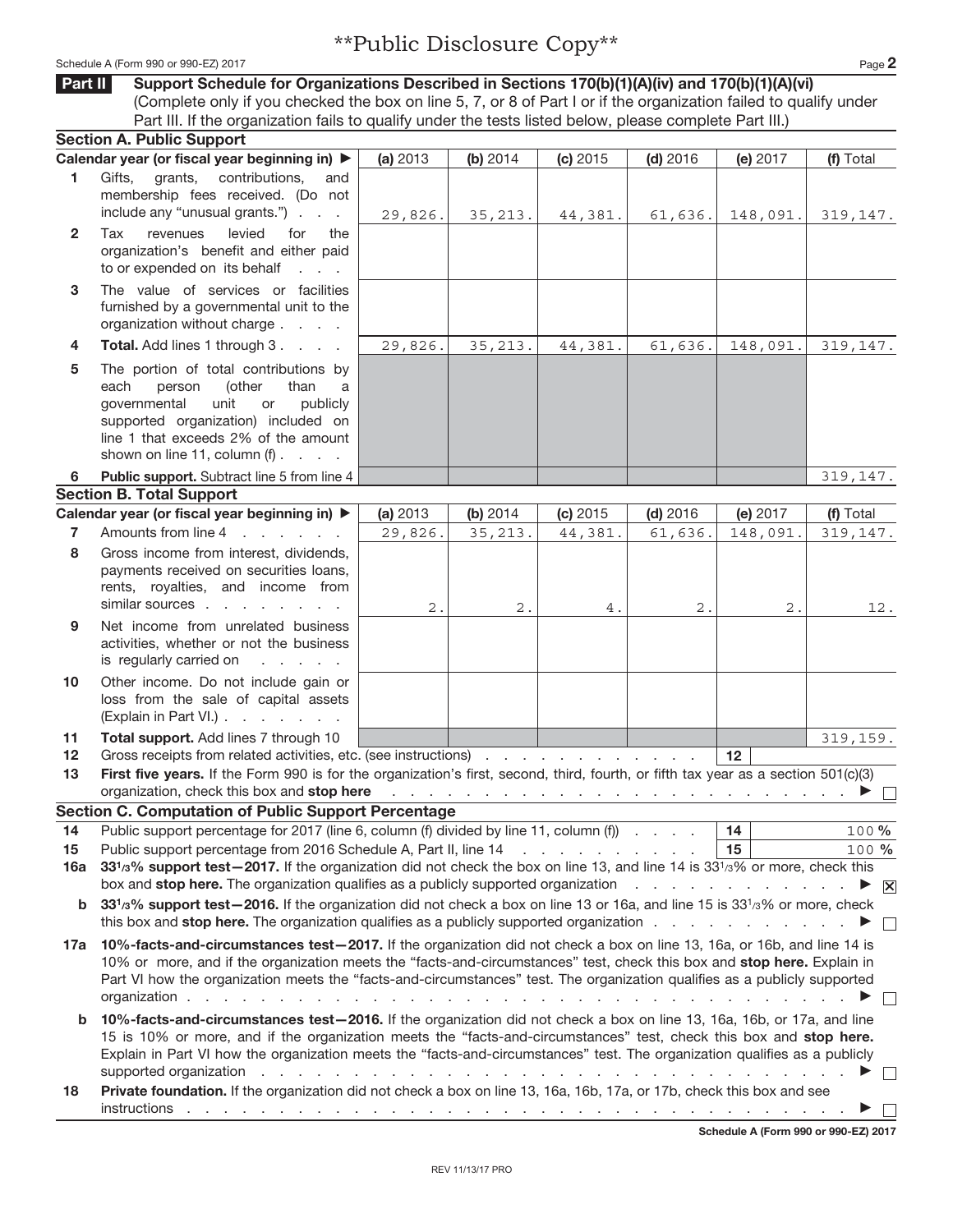### Schedule A (Form 990 or 990-EZ) 2017 Page 3

**Part III** Support Schedule for Organizations Described in Section 509(a)(2) (Complete only if you checked the box on line 10 of Part I or if the organization failed to qualify under Part II. If the organization fails to qualify under the tests listed below, please complete Part II.)

|     | <b>Section A. Public Support</b>                                                                                                       |          |            |          |                                                                                                                                                                                                                                |          |              |
|-----|----------------------------------------------------------------------------------------------------------------------------------------|----------|------------|----------|--------------------------------------------------------------------------------------------------------------------------------------------------------------------------------------------------------------------------------|----------|--------------|
|     | Calendar year (or fiscal year beginning in) ▶                                                                                          | (a) 2013 | (b) $2014$ | (c) 2015 | $(d)$ 2016                                                                                                                                                                                                                     | (e) 2017 | (f) Total    |
| 1.  | Gifts, grants, contributions, and membership fees                                                                                      |          |            |          |                                                                                                                                                                                                                                |          |              |
|     | received. (Do not include any "unusual grants.")                                                                                       |          |            |          |                                                                                                                                                                                                                                |          |              |
| 2   | Gross receipts from admissions, merchandise                                                                                            |          |            |          |                                                                                                                                                                                                                                |          |              |
|     | sold or services performed, or facilities<br>furnished in any activity that is related to the                                          |          |            |          |                                                                                                                                                                                                                                |          |              |
|     | organization's tax-exempt purpose                                                                                                      |          |            |          |                                                                                                                                                                                                                                |          |              |
| 3   | Gross receipts from activities that are not an                                                                                         |          |            |          |                                                                                                                                                                                                                                |          |              |
|     | unrelated trade or business under section 513                                                                                          |          |            |          |                                                                                                                                                                                                                                |          |              |
| 4   | Tax<br>levied<br>for<br>the<br>revenues                                                                                                |          |            |          |                                                                                                                                                                                                                                |          |              |
|     | organization's benefit and either paid to                                                                                              |          |            |          |                                                                                                                                                                                                                                |          |              |
|     | or expended on its behalf                                                                                                              |          |            |          |                                                                                                                                                                                                                                |          |              |
| 5   | The value of services or facilities                                                                                                    |          |            |          |                                                                                                                                                                                                                                |          |              |
|     | furnished by a governmental unit to the                                                                                                |          |            |          |                                                                                                                                                                                                                                |          |              |
|     | organization without charge                                                                                                            |          |            |          |                                                                                                                                                                                                                                |          |              |
| 6   | <b>Total.</b> Add lines 1 through 5.                                                                                                   |          |            |          |                                                                                                                                                                                                                                |          |              |
| 7a  | Amounts included on lines 1, 2, and 3                                                                                                  |          |            |          |                                                                                                                                                                                                                                |          |              |
|     | received from disqualified persons .                                                                                                   |          |            |          |                                                                                                                                                                                                                                |          |              |
|     |                                                                                                                                        |          |            |          |                                                                                                                                                                                                                                |          |              |
| b   | Amounts included on lines 2 and 3                                                                                                      |          |            |          |                                                                                                                                                                                                                                |          |              |
|     | received from other than disqualified<br>persons that exceed the greater of \$5,000                                                    |          |            |          |                                                                                                                                                                                                                                |          |              |
|     | or 1% of the amount on line 13 for the year                                                                                            |          |            |          |                                                                                                                                                                                                                                |          |              |
|     |                                                                                                                                        |          |            |          |                                                                                                                                                                                                                                |          |              |
| c   | and the contract of<br>Add lines 7a and 7b<br>Public support. (Subtract line 7c from                                                   |          |            |          |                                                                                                                                                                                                                                |          |              |
| 8   | $line 6.)$                                                                                                                             |          |            |          |                                                                                                                                                                                                                                |          |              |
|     | <b>Section B. Total Support</b>                                                                                                        |          |            |          |                                                                                                                                                                                                                                |          |              |
|     |                                                                                                                                        |          |            |          |                                                                                                                                                                                                                                |          |              |
|     | Calendar year (or fiscal year beginning in) ▶                                                                                          | (a) 2013 | (b) $2014$ | (c) 2015 | $(d)$ 2016                                                                                                                                                                                                                     | (e) 2017 | (f) Total    |
| 9   | Amounts from line 6<br>and the contract of the state of                                                                                |          |            |          |                                                                                                                                                                                                                                |          |              |
| 10a | Gross income from interest, dividends,                                                                                                 |          |            |          |                                                                                                                                                                                                                                |          |              |
|     | payments received on securities loans, rents,<br>royalties, and income from similar sources.                                           |          |            |          |                                                                                                                                                                                                                                |          |              |
|     |                                                                                                                                        |          |            |          |                                                                                                                                                                                                                                |          |              |
| b   | Unrelated business taxable income (less                                                                                                |          |            |          |                                                                                                                                                                                                                                |          |              |
|     | section 511 taxes) from businesses                                                                                                     |          |            |          |                                                                                                                                                                                                                                |          |              |
|     | acquired after June 30, 1975                                                                                                           |          |            |          |                                                                                                                                                                                                                                |          |              |
| c   | Add lines 10a and 10b<br>and a state of                                                                                                |          |            |          |                                                                                                                                                                                                                                |          |              |
| 11  | Net income from unrelated business                                                                                                     |          |            |          |                                                                                                                                                                                                                                |          |              |
|     | activities not included in line 10b, whether                                                                                           |          |            |          |                                                                                                                                                                                                                                |          |              |
|     | or not the business is regularly carried on                                                                                            |          |            |          |                                                                                                                                                                                                                                |          |              |
| 12  | Other income. Do not include gain or                                                                                                   |          |            |          |                                                                                                                                                                                                                                |          |              |
|     | loss from the sale of capital assets                                                                                                   |          |            |          |                                                                                                                                                                                                                                |          |              |
|     | (Explain in Part VI.)                                                                                                                  |          |            |          |                                                                                                                                                                                                                                |          |              |
| 13  | Total support. (Add lines 9, 10c, 11,                                                                                                  |          |            |          |                                                                                                                                                                                                                                |          |              |
|     | and 12.) $\therefore$ $\therefore$ $\therefore$ $\therefore$ $\therefore$ $\therefore$                                                 |          |            |          |                                                                                                                                                                                                                                |          |              |
| 14  | First five years. If the Form 990 is for the organization's first, second, third, fourth, or fifth tax year as a section 501(c)(3)     |          |            |          |                                                                                                                                                                                                                                |          |              |
|     | organization, check this box and stop here                                                                                             |          |            |          | and the contract of the contract of the contract of the contract of the contract of the contract of the contract of the contract of the contract of the contract of the contract of the contract of the contract of the contra |          |              |
|     | <b>Section C. Computation of Public Support Percentage</b>                                                                             |          |            |          |                                                                                                                                                                                                                                |          |              |
| 15  | Public support percentage for 2017 (line 8, column (f) divided by line 13, column (f)                                                  |          |            |          |                                                                                                                                                                                                                                | 15       | %            |
| 16  | Public support percentage from 2016 Schedule A, Part III, line 15                                                                      |          |            |          |                                                                                                                                                                                                                                | 16       | %            |
|     | <b>Section D. Computation of Investment Income Percentage</b>                                                                          |          |            |          |                                                                                                                                                                                                                                |          |              |
| 17  | Investment income percentage for 2017 (line 10c, column (f) divided by line 13, column (f)                                             |          |            |          |                                                                                                                                                                                                                                | 17       | %            |
| 18  | Investment income percentage from 2016 Schedule A, Part III, line 17                                                                   |          |            |          |                                                                                                                                                                                                                                | 18       | %            |
| 19a | 331/3% support tests - 2017. If the organization did not check the box on line 14, and line 15 is more than 331/3%, and line           |          |            |          |                                                                                                                                                                                                                                |          |              |
|     | 17 is not more than 33 <sup>1</sup> /3%, check this box and stop here. The organization qualifies as a publicly supported organization |          |            |          |                                                                                                                                                                                                                                |          | $\Box$       |
| b   | 331/3% support tests - 2016. If the organization did not check a box on line 14 or line 19a, and line 16 is more than 331/3%, and      |          |            |          |                                                                                                                                                                                                                                |          |              |
|     | line 18 is not more than $3313%$ , check this box and stop here. The organization qualifies as a publicly supported organization       |          |            |          |                                                                                                                                                                                                                                |          | ▶<br>$\Box$  |
| 20  | Private foundation. If the organization did not check a box on line 14, 19a, or 19b, check this box and see instructions               |          |            |          |                                                                                                                                                                                                                                |          | ▶<br>$\perp$ |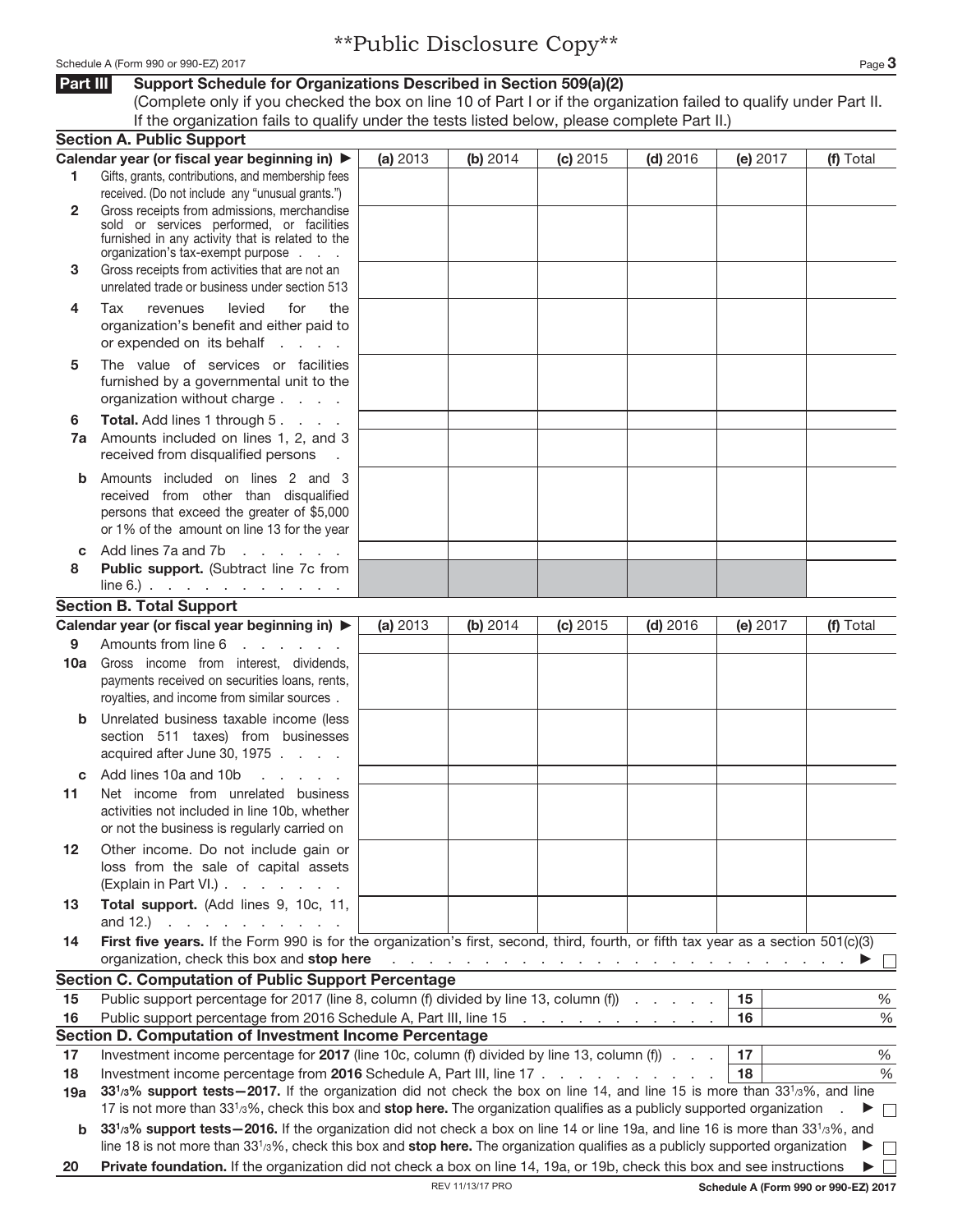#### **Part IV Supporting Organizations**

(Complete only if you checked a box in line 12 on Part I. If you checked 12a of Part I, complete Sections A and B. If you checked 12b of Part I, complete Sections A and C. If you checked 12c of Part I, complete Sections A, D, and E. If you checked 12d of Part I, complete Sections A and D, and complete Part V.)

#### **Section A. All Supporting Organizations**

- **1** Are all of the organization's supported organizations listed by name in the organization's governing documents? If "No," describe in *Part VI* how the supported organizations are designated. If designated by class or purpose, describe the designation. If historic and continuing relationship, explain. **1**
- **2** Did the organization have any supported organization that does not have an IRS determination of status under section 509(a)(1) or (2)? If "Yes," explain in *Part VI* how the organization determined that the supported organization was described in section 509(a)(1) or (2). **2**
- **3a** Did the organization have a supported organization described in section 501(c)(4), (5), or (6)? If "Yes," answer (b) and (c) below. **3a**
- **b** Did the organization confirm that each supported organization qualified under section 501(c)(4), (5), or (6) and satisfied the public support tests under section 509(a)(2)? If "Yes," describe in **Part VI** when and how the organization made the determination. **3b**
- **c** Did the organization ensure that all support to such organizations was used exclusively for section 170(c)(2)(B) purposes? If "Yes," explain in *Part VI* what controls the organization put in place to ensure such use. **3c**
- **4a** Was any supported organization not organized in the United States ("foreign supported organization")? If "Yes," and if you checked 12a or 12b in Part I, answer (b) and (c) below. **4a**
- **b** Did the organization have ultimate control and discretion in deciding whether to make grants to the foreign supported organization? If "Yes," describe in *Part VI* how the organization had such control and discretion despite being controlled or supervised by or in connection with its supported organizations. **4b**
- **c** Did the organization support any foreign supported organization that does not have an IRS determination under sections 501(c)(3) and 509(a)(1) or (2)? If "Yes," explain in *Part VI* what controls the organization used to ensure that all support to the foreign supported organization was used exclusively for section 170(c)(2)(B) purposes. **4c**
- **5a** Did the organization add, substitute, or remove any supported organizations during the tax year? If "Yes," answer (b) and (c) below (if applicable). Also, provide detail in *Part VI*, including (i) the names and EIN numbers of the supported organizations added, substituted, or removed; (ii) the reasons for each such action; (iii) the authority under the organization's organizing document authorizing such action; and (iv) how the action was accomplished (such as by amendment to the organizing document). **5a**
- **b Type I or Type II only.** Was any added or substituted supported organization part of a class already designated in the organization's organizing document? **5b**
- **c Substitutions only.** Was the substitution the result of an event beyond the organization's control? **5c**
- **6** Did the organization provide support (whether in the form of grants or the provision of services or facilities) to anyone other than (i) its supported organizations, (ii) individuals that are part of the charitable class benefited by one or more of its supported organizations, or (iii) other supporting organizations that also support or benefit one or more of the filing organization's supported organizations? If "Yes," provide detail in *Part VI.* **6**
- **7** Did the organization provide a grant, loan, compensation, or other similar payment to a substantial contributor (defined in section 4958(c)(3)(C)), a family member of a substantial contributor, or a 35% controlled entity with regard to a substantial contributor? If "Yes," complete Part I of Schedule L (Form 990 or 990-EZ). **7**
- **8** Did the organization make a loan to a disqualified person (as defined in section 4958) not described in line 7? If "Yes," complete Part I of Schedule L (Form 990 or 990-EZ). **8**
- **9a** Was the organization controlled directly or indirectly at any time during the tax year by one or more disqualified persons as defined in section 4946 (other than foundation managers and organizations described in section 509(a)(1) or (2))? If "Yes," provide detail in *Part VI.* **9a**
- **b** Did one or more disqualified persons (as defined in line 9a) hold a controlling interest in any entity in which the supporting organization had an interest? If "Yes," provide detail in *Part VI.* **9b**
- **c** Did a disqualified person (as defined in line 9a) have an ownership interest in, or derive any personal benefit from, assets in which the supporting organization also had an interest? If "Yes," provide detail in *Part VI.* **9c**
- **10a** Was the organization subject to the excess business holdings rules of section 4943 because of section 4943(f) (regarding certain Type II supporting organizations, and all Type III non-functionally integrated supporting organizations)? If "Yes," answer 10b below. **10a 10a 10a 10a 10a** 
	- **b** Did the organization have any excess business holdings in the tax year? (Use Schedule C, Form 4720, to determine whether the organization had excess business holdings.) **10b**

**Yes No**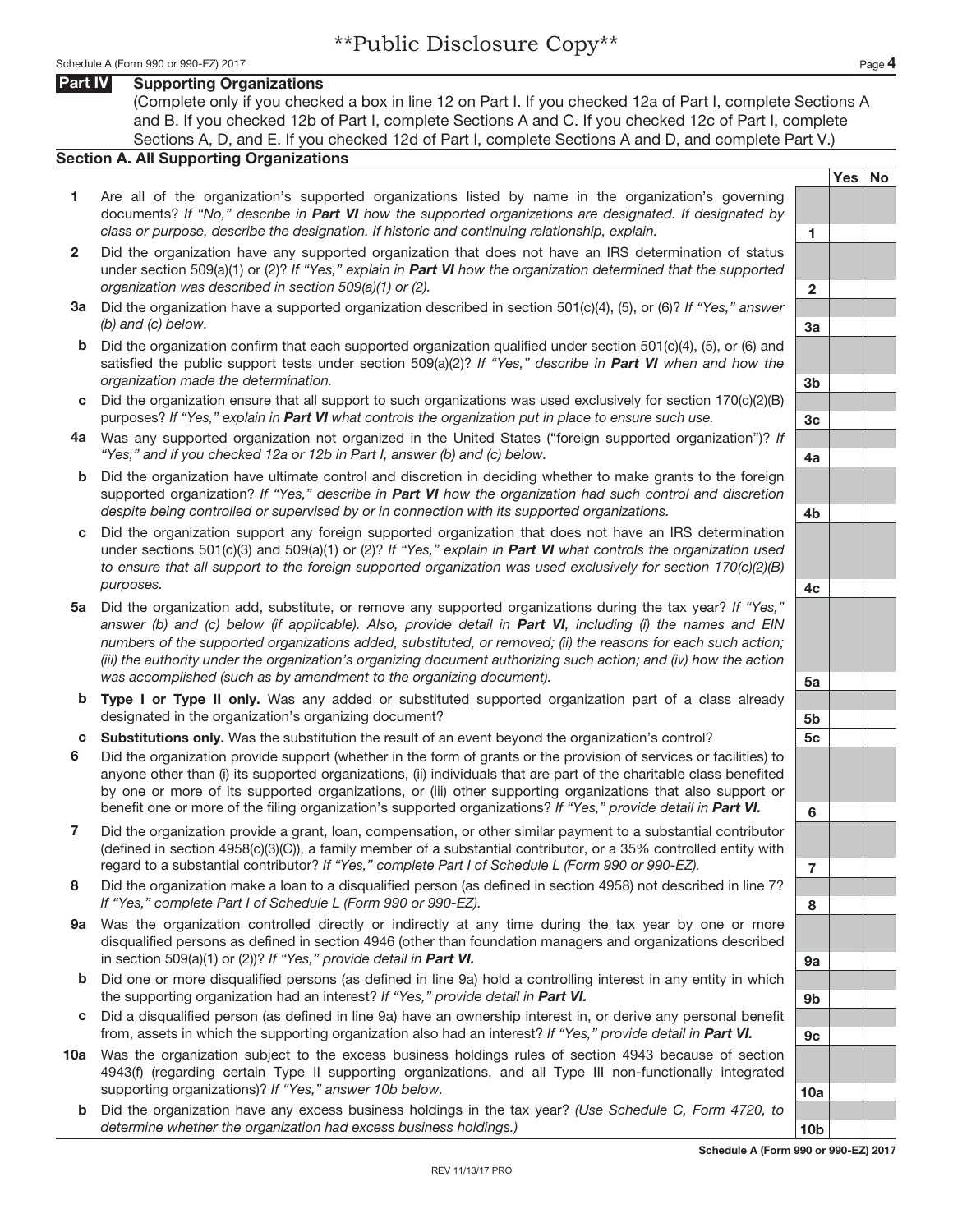|              | **Public Disclosure Copy**                                                                                                                                                                                                                                                                                                                                                                                                                                                                                                                                                                                                                                                   |                 |                  |           |
|--------------|------------------------------------------------------------------------------------------------------------------------------------------------------------------------------------------------------------------------------------------------------------------------------------------------------------------------------------------------------------------------------------------------------------------------------------------------------------------------------------------------------------------------------------------------------------------------------------------------------------------------------------------------------------------------------|-----------------|------------------|-----------|
|              | Schedule A (Form 990 or 990-EZ) 2017                                                                                                                                                                                                                                                                                                                                                                                                                                                                                                                                                                                                                                         |                 |                  | Page 5    |
| Part IV      | <b>Supporting Organizations (continued)</b>                                                                                                                                                                                                                                                                                                                                                                                                                                                                                                                                                                                                                                  |                 |                  |           |
|              |                                                                                                                                                                                                                                                                                                                                                                                                                                                                                                                                                                                                                                                                              |                 | Yes              | <b>No</b> |
| 11           | Has the organization accepted a gift or contribution from any of the following persons?                                                                                                                                                                                                                                                                                                                                                                                                                                                                                                                                                                                      |                 |                  |           |
|              | a A person who directly or indirectly controls, either alone or together with persons described in (b) and (c)                                                                                                                                                                                                                                                                                                                                                                                                                                                                                                                                                               |                 |                  |           |
|              | below, the governing body of a supported organization?                                                                                                                                                                                                                                                                                                                                                                                                                                                                                                                                                                                                                       | 11a             |                  |           |
|              | <b>b</b> A family member of a person described in (a) above?                                                                                                                                                                                                                                                                                                                                                                                                                                                                                                                                                                                                                 | 11 <sub>b</sub> |                  |           |
|              | c A 35% controlled entity of a person described in (a) or (b) above? If "Yes" to a, b, or c, provide detail in Part VI.                                                                                                                                                                                                                                                                                                                                                                                                                                                                                                                                                      | 11c             |                  |           |
|              | <b>Section B. Type I Supporting Organizations</b>                                                                                                                                                                                                                                                                                                                                                                                                                                                                                                                                                                                                                            |                 |                  |           |
|              |                                                                                                                                                                                                                                                                                                                                                                                                                                                                                                                                                                                                                                                                              |                 | <b>Yes</b>       | <b>No</b> |
| 1            | Did the directors, trustees, or membership of one or more supported organizations have the power to<br>regularly appoint or elect at least a majority of the organization's directors or trustees at all times during the<br>tax year? If "No," describe in Part VI how the supported organization(s) effectively operated, supervised, or<br>controlled the organization's activities. If the organization had more than one supported organization,<br>describe how the powers to appoint and/or remove directors or trustees were allocated among the supported<br>organizations and what conditions or restrictions, if any, applied to such powers during the tax year. | 1               |                  |           |
| $\mathbf{2}$ | Did the organization operate for the benefit of any supported organization other than the supported<br>organization(s) that operated, supervised, or controlled the supporting organization? If "Yes," explain in Part<br>VI how providing such benefit carried out the purposes of the supported organization(s) that operated,<br>supervised, or controlled the supporting organization.                                                                                                                                                                                                                                                                                   | $\overline{2}$  |                  |           |
|              | <b>Section C. Type II Supporting Organizations</b>                                                                                                                                                                                                                                                                                                                                                                                                                                                                                                                                                                                                                           |                 |                  |           |
|              |                                                                                                                                                                                                                                                                                                                                                                                                                                                                                                                                                                                                                                                                              |                 | <b>Yes</b>       | No        |
| 1            | Were a majority of the organization's directors or trustees during the tax year also a majority of the directors<br>or trustees of each of the organization's supported organization(s)? If "No," describe in Part VI how control<br>or management of the supporting organization was vested in the same persons that controlled or managed<br>the supported organization(s).                                                                                                                                                                                                                                                                                                | 1               |                  |           |
|              | <b>Section D. All Type III Supporting Organizations</b>                                                                                                                                                                                                                                                                                                                                                                                                                                                                                                                                                                                                                      |                 |                  |           |
|              |                                                                                                                                                                                                                                                                                                                                                                                                                                                                                                                                                                                                                                                                              |                 | Yes <sup> </sup> | No        |
| 1            | Did the organization provide to each of its supported organizations, by the last day of the fifth month of the<br>organization's tax year, (i) a written notice describing the type and amount of support provided during the prior tax<br>year, (ii) a copy of the Form 990 that was most recently filed as of the date of notification, and (iii) copies of the<br>organization's governing documents in effect on the date of notification, to the extent not previously provided?                                                                                                                                                                                        | 1               |                  |           |
| $\mathbf{2}$ | Were any of the organization's officers, directors, or trustees either (i) appointed or elected by the supported<br>organization(s) or (ii) serving on the governing body of a supported organization? If "No," explain in Part VI how<br>the organization maintained a close and continuous working relationship with the supported organization(s).                                                                                                                                                                                                                                                                                                                        | $\overline{2}$  |                  |           |

**3** By reason of the relationship described in (2), did the organization's supported organizations have a significant voice in the organization's investment policies and in directing the use of the organization's income or assets at all times during the tax year? If "Yes," describe in *Part VI* the role the organization's supported organizations played in this regard. **3 3** 

### **Section E. Type III Functionally Integrated Supporting Organizations**

- **1** Check the box next to the method that the organization used to satisfy the Integral Part Test during the year (*see instructions*).
- **a** The organization satisfied the Activities Test. Complete *line 2* below.
- **b** The organization is the parent of each of its supported organizations. Complete **line 3** below.
- **c** The organization supported a governmental entity. Describe in *Part VI* how you supported a government entity (see instructions).
- **2** Activities Test. *Answer (a) and (b) below.* **Yes No**
- **a** Did substantially all of the organization's activities during the tax year directly further the exempt purposes of the supported organization(s) to which the organization was responsive? If "Yes," then in *Part VI identify those supported organizations and explain* how these activities directly furthered their exempt purposes, how the organization was responsive to those supported organizations, and how the organization determined that these activities constituted substantially all of its activities. **2a**
- **b** Did the activities described in (a) constitute activities that, but for the organization's involvement, one or more of the organization's supported organization(s) would have been engaged in? If "Yes," explain in *Part VI* the reasons for the organization's position that its supported organization(s) would have engaged in these activities but for the organization's involvement. **2b**
- **3** Parent of Supported Organizations. *Answer (a) and (b) below.*
- **a** Did the organization have the power to regularly appoint or elect a majority of the officers, directors, or trustees of each of the supported organizations? Provide details in *Part VI.* **3a**
- **b** Did the organization exercise a substantial degree of direction over the policies, programs, and activities of each of its supported organizations? If "Yes," describe in *Part VI* the role played by the organization in this regard. **3b**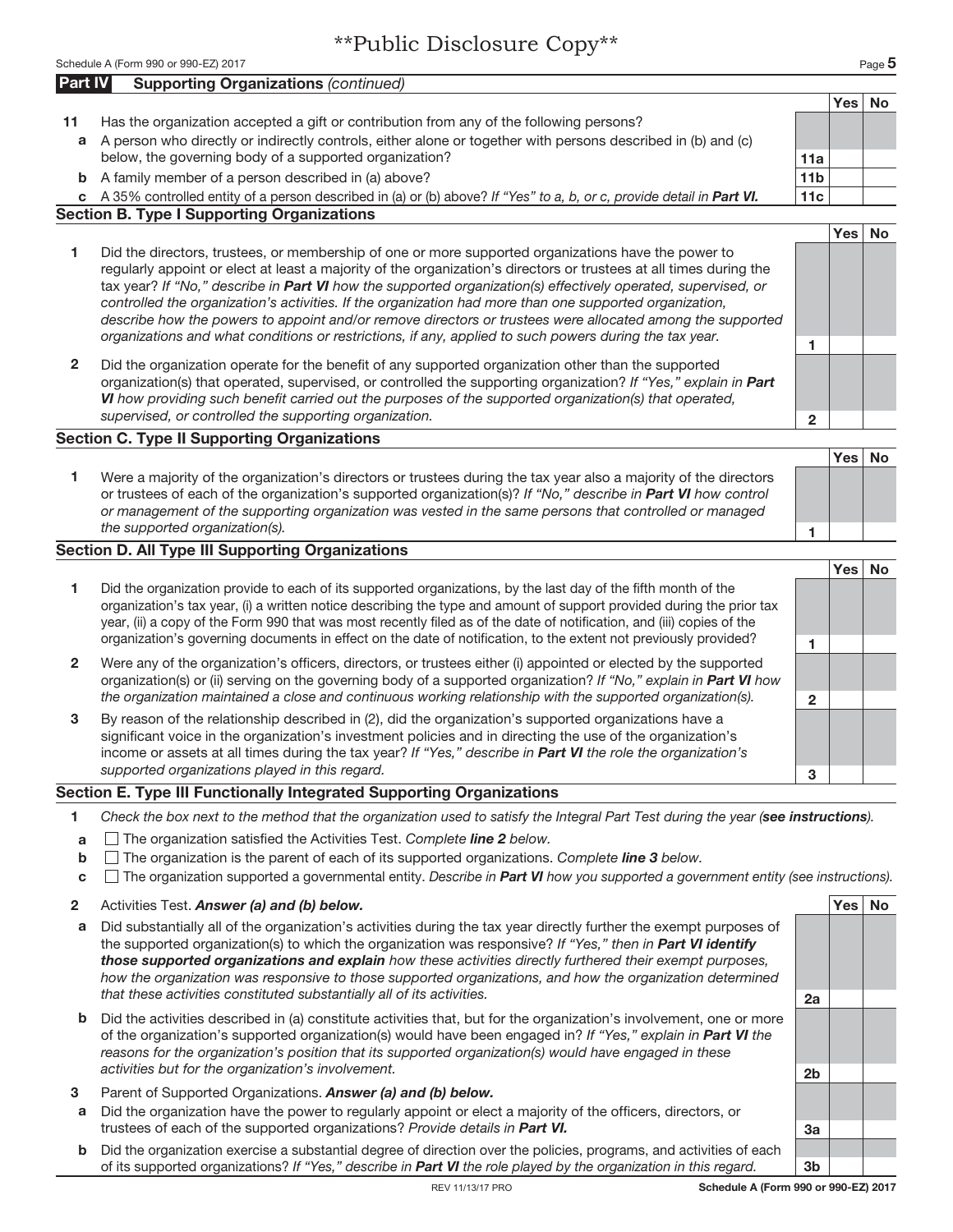Schedule A (Form 990 or 990-EZ) 2017 **Page 6 Page 12** 

#### **Part V Type III Non-Functionally Integrated 509(a)(3) Supporting Organizations**

**1** Check here if the organization satisfied the Integral Part Test as a qualifying trust on Nov. 20, 1970 (explain in Part VI). **See instructions.** All other Type III non-functionally integrated supporting organizations must complete Sections A through E.

| <b>Section A - Adjusted Net Income</b>                                                                                               |                         | (A) Prior Year | (B) Current Year<br>(optional) |
|--------------------------------------------------------------------------------------------------------------------------------------|-------------------------|----------------|--------------------------------|
| 1 Net short-term capital gain                                                                                                        | 1                       |                |                                |
| 2 Recoveries of prior-year distributions                                                                                             | $\overline{2}$          |                |                                |
| 3 Other gross income (see instructions)                                                                                              | 3                       |                |                                |
| 4 Add lines 1 through 3.                                                                                                             | 4                       |                |                                |
| 5 Depreciation and depletion                                                                                                         | 5                       |                |                                |
| 6 Portion of operating expenses paid or incurred for production or<br>collection of gross income or for management, conservation, or |                         |                |                                |
| maintenance of property held for production of income (see instructions)                                                             | 6                       |                |                                |
| 7 Other expenses (see instructions)                                                                                                  | $\overline{7}$          |                |                                |
| 8 Adjusted Net Income (subtract lines 5, 6, and 7 from line 4).                                                                      | 8                       |                |                                |
| <b>Section B - Minimum Asset Amount</b>                                                                                              |                         | (A) Prior Year | (B) Current Year<br>(optional) |
| 1 Aggregate fair market value of all non-exempt-use assets (see<br>instructions for short tax year or assets held for part of year): |                         |                |                                |
| a Average monthly value of securities                                                                                                | 1a                      |                |                                |
| <b>b</b> Average monthly cash balances                                                                                               | 1 <sub>b</sub>          |                |                                |
| c Fair market value of other non-exempt-use assets                                                                                   | 1 <sub>c</sub>          |                |                                |
| d Total (add lines 1a, 1b, and 1c)                                                                                                   | 1 <sub>d</sub>          |                |                                |
| e Discount claimed for blockage or other<br>factors (explain in detail in Part VI):                                                  |                         |                |                                |
| 2 Acquisition indebtedness applicable to non-exempt-use assets                                                                       | $\overline{2}$          |                |                                |
| 3 Subtract line 2 from line 1d.                                                                                                      | 3                       |                |                                |
| 4 Cash deemed held for exempt use. Enter 1-1/2% of line 3 (for greater amount,<br>see instructions).                                 | 4                       |                |                                |
| 5 Net value of non-exempt-use assets (subtract line 4 from line 3)                                                                   | 5                       |                |                                |
| 6 Multiply line 5 by .035.                                                                                                           | 6                       |                |                                |
| 7 Recoveries of prior-year distributions                                                                                             | $\overline{7}$          |                |                                |
| 8 Minimum Asset Amount (add line 7 to line 6)                                                                                        | 8                       |                |                                |
| <b>Section C - Distributable Amount</b>                                                                                              |                         |                | <b>Current Year</b>            |
| 1 Adjusted net income for prior year (from Section A, line 8, Column A)                                                              | $\mathbf{1}$            |                |                                |
| 2 Enter 85% of line 1.                                                                                                               | $\overline{2}$          |                |                                |
| 3 Minimum asset amount for prior year (from Section B, line 8, Column A)                                                             | 3                       |                |                                |
| 4 Enter greater of line 2 or line 3.                                                                                                 | $\overline{\mathbf{4}}$ |                |                                |
| 5 Income tax imposed in prior year                                                                                                   | 5                       |                |                                |
| 6 Distributable Amount. Subtract line 5 from line 4, unless subject to<br>emergency temporary reduction (see instructions).          | 6                       |                |                                |

**7** Check here if the current year is the organization's first as a non-functionally integrated Type III supporting organization (see instructions).

**Schedule A (Form 990 or 990-EZ) 2017**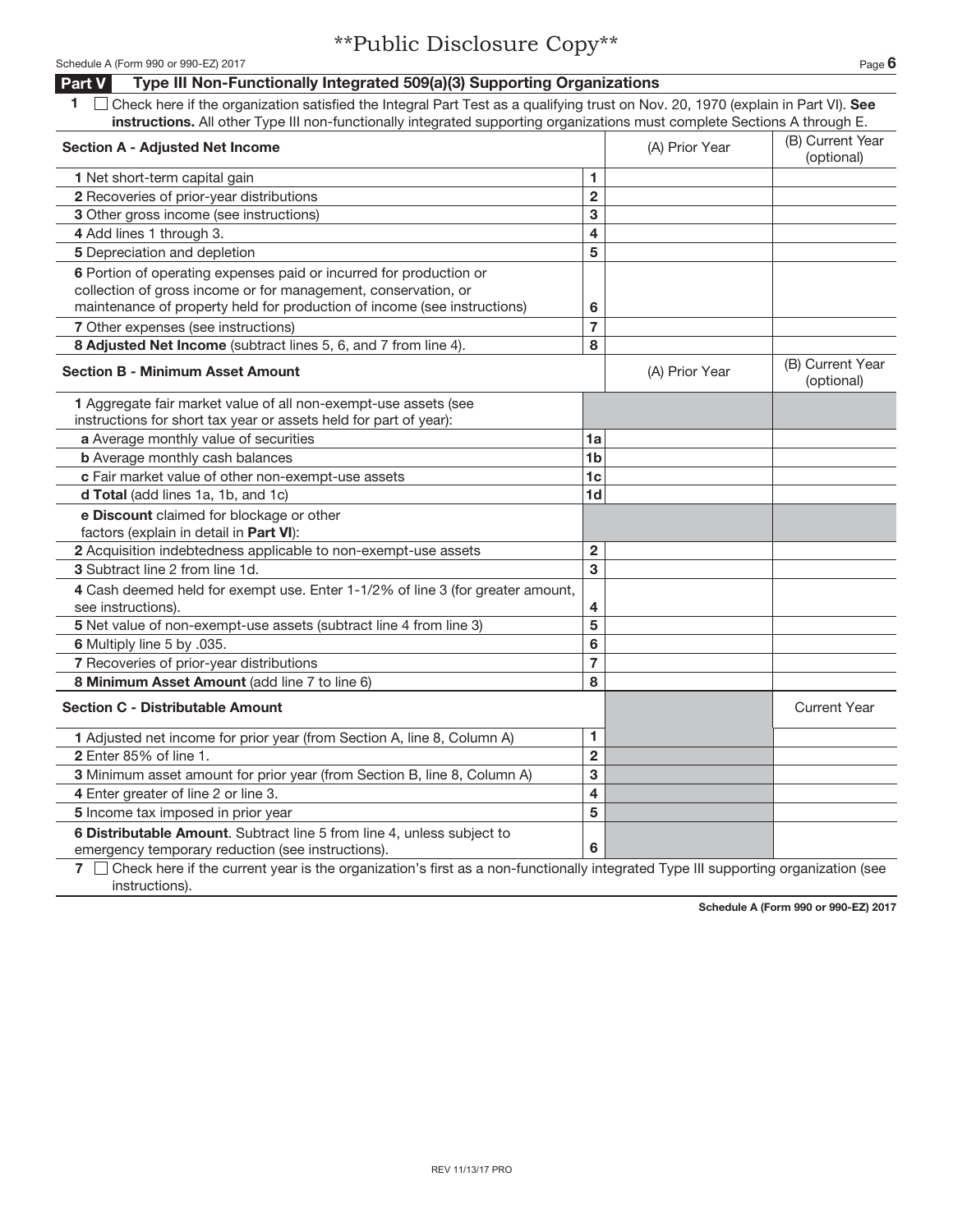Schedule A (Form 990 or 990-EZ) 2017 Page **7** 

| <b>Part V</b>  | Type III Non-Functionally Integrated 509(a)(3) Supporting Organizations (continued)                                                                                           |                                    |                                                      |                                                         |
|----------------|-------------------------------------------------------------------------------------------------------------------------------------------------------------------------------|------------------------------------|------------------------------------------------------|---------------------------------------------------------|
|                | <b>Section D - Distributions</b>                                                                                                                                              |                                    |                                                      | <b>Current Year</b>                                     |
| 1              | Amounts paid to supported organizations to accomplish exempt purposes                                                                                                         |                                    |                                                      |                                                         |
| $\mathbf{2}$   | Amounts paid to perform activity that directly furthers exempt purposes of supported                                                                                          |                                    |                                                      |                                                         |
|                | organizations, in excess of income from activity                                                                                                                              |                                    |                                                      |                                                         |
| 3              | Administrative expenses paid to accomplish exempt purposes of supported organizations                                                                                         |                                    |                                                      |                                                         |
| 4              | Amounts paid to acquire exempt-use assets                                                                                                                                     |                                    |                                                      |                                                         |
| 5              | Qualified set-aside amounts (prior IRS approval required)                                                                                                                     |                                    |                                                      |                                                         |
| 6              | Other distributions (describe in Part VI). See instructions.                                                                                                                  |                                    |                                                      |                                                         |
| 7              | Total annual distributions. Add lines 1 through 6.                                                                                                                            |                                    |                                                      |                                                         |
| 8              | Distributions to attentive supported organizations to which the organization is responsive                                                                                    |                                    |                                                      |                                                         |
|                | (provide details in Part VI). See instructions.                                                                                                                               |                                    |                                                      |                                                         |
| 9              | Distributable amount for 2017 from Section C, line 6                                                                                                                          |                                    |                                                      |                                                         |
| 10             | Line 8 amount divided by line 9 amount                                                                                                                                        |                                    |                                                      |                                                         |
|                | <b>Section E - Distribution Allocations (see instructions)</b>                                                                                                                | (i)<br><b>Excess Distributions</b> | (ii)<br><b>Underdistributions</b><br><b>Pre-2017</b> | (iii)<br><b>Distributable</b><br><b>Amount for 2017</b> |
| 1              | Distributable amount for 2017 from Section C, line 6                                                                                                                          |                                    |                                                      |                                                         |
| $\mathbf{2}$   | Underdistributions, if any, for years prior to 2017<br>(reasonable cause required - explain in Part VI). See<br>instructions.                                                 |                                    |                                                      |                                                         |
| 3              | Excess distributions carryover, if any, to 2017                                                                                                                               |                                    |                                                      |                                                         |
| a              |                                                                                                                                                                               |                                    |                                                      |                                                         |
| b              | From 2013<br>the control of the con-                                                                                                                                          |                                    |                                                      |                                                         |
| c              | From 2014<br>and a state of the state                                                                                                                                         |                                    |                                                      |                                                         |
| d              | From 2015<br>the contract of the con-                                                                                                                                         |                                    |                                                      |                                                         |
| е              | From 2016<br>and a strategic and                                                                                                                                              |                                    |                                                      |                                                         |
| f              | Total of lines 3a through e                                                                                                                                                   |                                    |                                                      |                                                         |
| g              | Applied to underdistributions of prior years                                                                                                                                  |                                    |                                                      |                                                         |
| h.             | Applied to 2017 distributable amount                                                                                                                                          |                                    |                                                      |                                                         |
| i.             | Carryover from 2012 not applied (see instructions)                                                                                                                            |                                    |                                                      |                                                         |
|                | Remainder. Subtract lines 3g, 3h, and 3i from 3f.                                                                                                                             |                                    |                                                      |                                                         |
| 4              | Distributions for 2017 from                                                                                                                                                   |                                    |                                                      |                                                         |
|                | Section D, line 7:<br>\$                                                                                                                                                      |                                    |                                                      |                                                         |
| a              | Applied to underdistributions of prior years                                                                                                                                  |                                    |                                                      |                                                         |
| b              | Applied to 2017 distributable amount                                                                                                                                          |                                    |                                                      |                                                         |
| С              | Remainder. Subtract lines 4a and 4b from 4.                                                                                                                                   |                                    |                                                      |                                                         |
| 5              | Remaining underdistributions for years prior to 2017, if<br>any. Subtract lines 3g and 4a from line 2. For result<br>greater than zero, explain in Part VI. See instructions. |                                    |                                                      |                                                         |
| 6              | Remaining underdistributions for 2017. Subtract lines 3h<br>and 4b from line 1. For result greater than zero, explain in<br>Part VI. See instructions.                        |                                    |                                                      |                                                         |
| $\overline{7}$ | Excess distributions carryover to 2018. Add lines 3j<br>and 4c.                                                                                                               |                                    |                                                      |                                                         |
| 8              | Breakdown of line 7:                                                                                                                                                          |                                    |                                                      |                                                         |
| a              | Excess from 2013<br><b>Contract Contract</b>                                                                                                                                  |                                    |                                                      |                                                         |
| b              | Excess from 2014                                                                                                                                                              |                                    |                                                      |                                                         |
| C              | Excess from 2015                                                                                                                                                              |                                    |                                                      |                                                         |
| d              | Excess from 2016                                                                                                                                                              |                                    |                                                      |                                                         |
| e              | Excess from 2017                                                                                                                                                              |                                    |                                                      |                                                         |

**Schedule A (Form 990 or 990-EZ) 2017**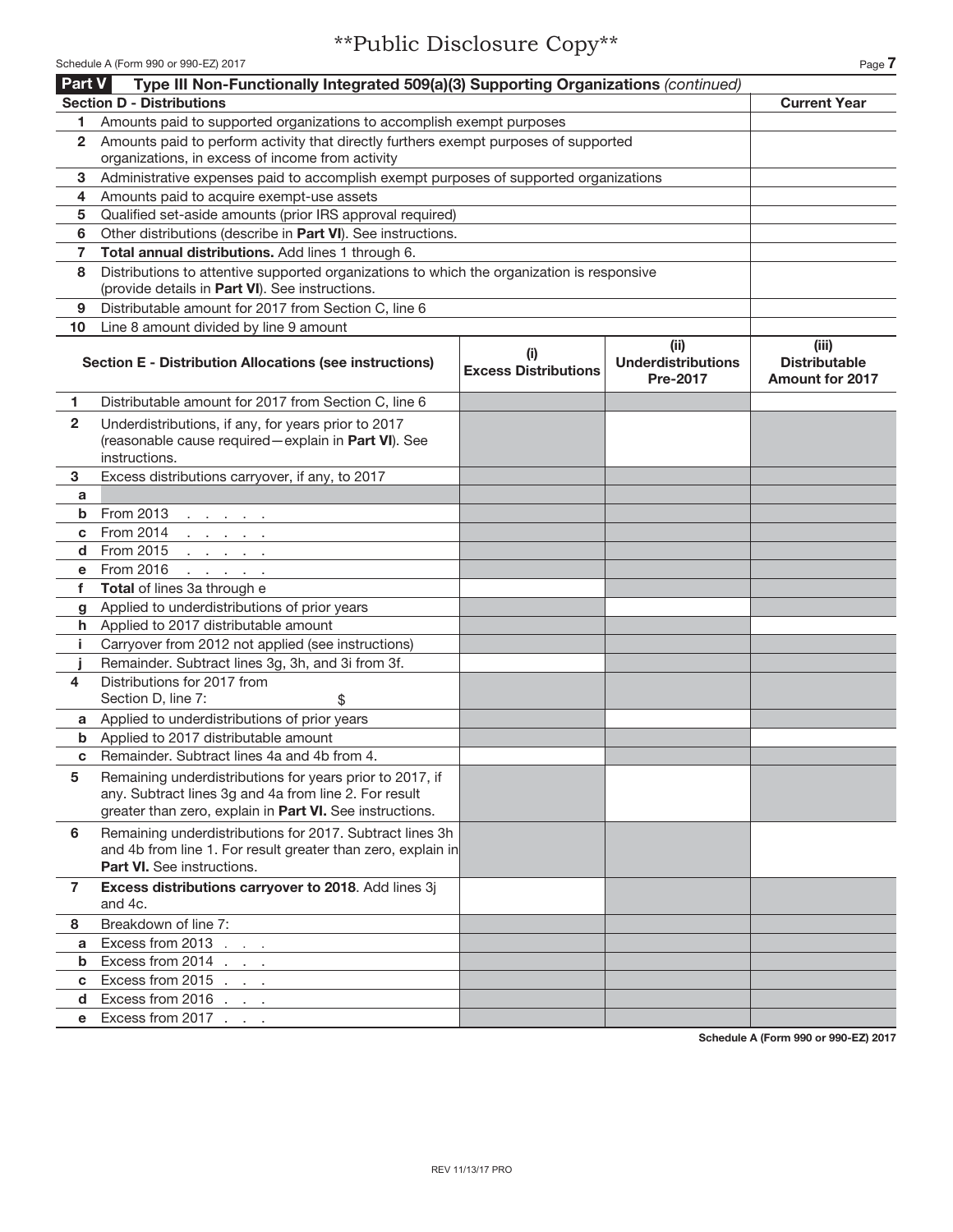| Schedule A (Form 990 or 990-EZ) 2017<br>Page $8$ |                                                                                                                                                                                                                                                                                                                                                                                                                                                                                                                                                                                             |  |  |  |
|--------------------------------------------------|---------------------------------------------------------------------------------------------------------------------------------------------------------------------------------------------------------------------------------------------------------------------------------------------------------------------------------------------------------------------------------------------------------------------------------------------------------------------------------------------------------------------------------------------------------------------------------------------|--|--|--|
| <b>Part VI</b>                                   | Supplemental Information. Provide the explanations required by Part II, line 10; Part II, line 17a or 17b; Part<br>III, line 12; Part IV, Section A, lines 1, 2, 3b, 3c, 4b, 4c, 5a, 6, 9a, 9b, 9c, 11a, 11b, and 11c; Part IV, Section<br>B, lines 1 and 2; Part IV, Section C, line 1; Part IV, Section D, lines 2 and 3; Part IV, Section E, lines 1c, 2a, 2b,<br>3a, and 3b; Part V, line 1; Part V, Section B, line 1e; Part V, Section D, lines 5, 6, and 8; and Part V, Section E,<br>lines 2, 5, and 6. Also complete this part for any additional information. (See instructions.) |  |  |  |
|                                                  |                                                                                                                                                                                                                                                                                                                                                                                                                                                                                                                                                                                             |  |  |  |
|                                                  |                                                                                                                                                                                                                                                                                                                                                                                                                                                                                                                                                                                             |  |  |  |
|                                                  |                                                                                                                                                                                                                                                                                                                                                                                                                                                                                                                                                                                             |  |  |  |
|                                                  |                                                                                                                                                                                                                                                                                                                                                                                                                                                                                                                                                                                             |  |  |  |
|                                                  |                                                                                                                                                                                                                                                                                                                                                                                                                                                                                                                                                                                             |  |  |  |
|                                                  |                                                                                                                                                                                                                                                                                                                                                                                                                                                                                                                                                                                             |  |  |  |
|                                                  |                                                                                                                                                                                                                                                                                                                                                                                                                                                                                                                                                                                             |  |  |  |
|                                                  |                                                                                                                                                                                                                                                                                                                                                                                                                                                                                                                                                                                             |  |  |  |
|                                                  |                                                                                                                                                                                                                                                                                                                                                                                                                                                                                                                                                                                             |  |  |  |
|                                                  |                                                                                                                                                                                                                                                                                                                                                                                                                                                                                                                                                                                             |  |  |  |
|                                                  |                                                                                                                                                                                                                                                                                                                                                                                                                                                                                                                                                                                             |  |  |  |
|                                                  |                                                                                                                                                                                                                                                                                                                                                                                                                                                                                                                                                                                             |  |  |  |
|                                                  |                                                                                                                                                                                                                                                                                                                                                                                                                                                                                                                                                                                             |  |  |  |
|                                                  |                                                                                                                                                                                                                                                                                                                                                                                                                                                                                                                                                                                             |  |  |  |
|                                                  |                                                                                                                                                                                                                                                                                                                                                                                                                                                                                                                                                                                             |  |  |  |
|                                                  |                                                                                                                                                                                                                                                                                                                                                                                                                                                                                                                                                                                             |  |  |  |
|                                                  |                                                                                                                                                                                                                                                                                                                                                                                                                                                                                                                                                                                             |  |  |  |
|                                                  |                                                                                                                                                                                                                                                                                                                                                                                                                                                                                                                                                                                             |  |  |  |
|                                                  |                                                                                                                                                                                                                                                                                                                                                                                                                                                                                                                                                                                             |  |  |  |
|                                                  |                                                                                                                                                                                                                                                                                                                                                                                                                                                                                                                                                                                             |  |  |  |
|                                                  |                                                                                                                                                                                                                                                                                                                                                                                                                                                                                                                                                                                             |  |  |  |
|                                                  |                                                                                                                                                                                                                                                                                                                                                                                                                                                                                                                                                                                             |  |  |  |
|                                                  |                                                                                                                                                                                                                                                                                                                                                                                                                                                                                                                                                                                             |  |  |  |
|                                                  |                                                                                                                                                                                                                                                                                                                                                                                                                                                                                                                                                                                             |  |  |  |
|                                                  |                                                                                                                                                                                                                                                                                                                                                                                                                                                                                                                                                                                             |  |  |  |
|                                                  |                                                                                                                                                                                                                                                                                                                                                                                                                                                                                                                                                                                             |  |  |  |
|                                                  |                                                                                                                                                                                                                                                                                                                                                                                                                                                                                                                                                                                             |  |  |  |
|                                                  |                                                                                                                                                                                                                                                                                                                                                                                                                                                                                                                                                                                             |  |  |  |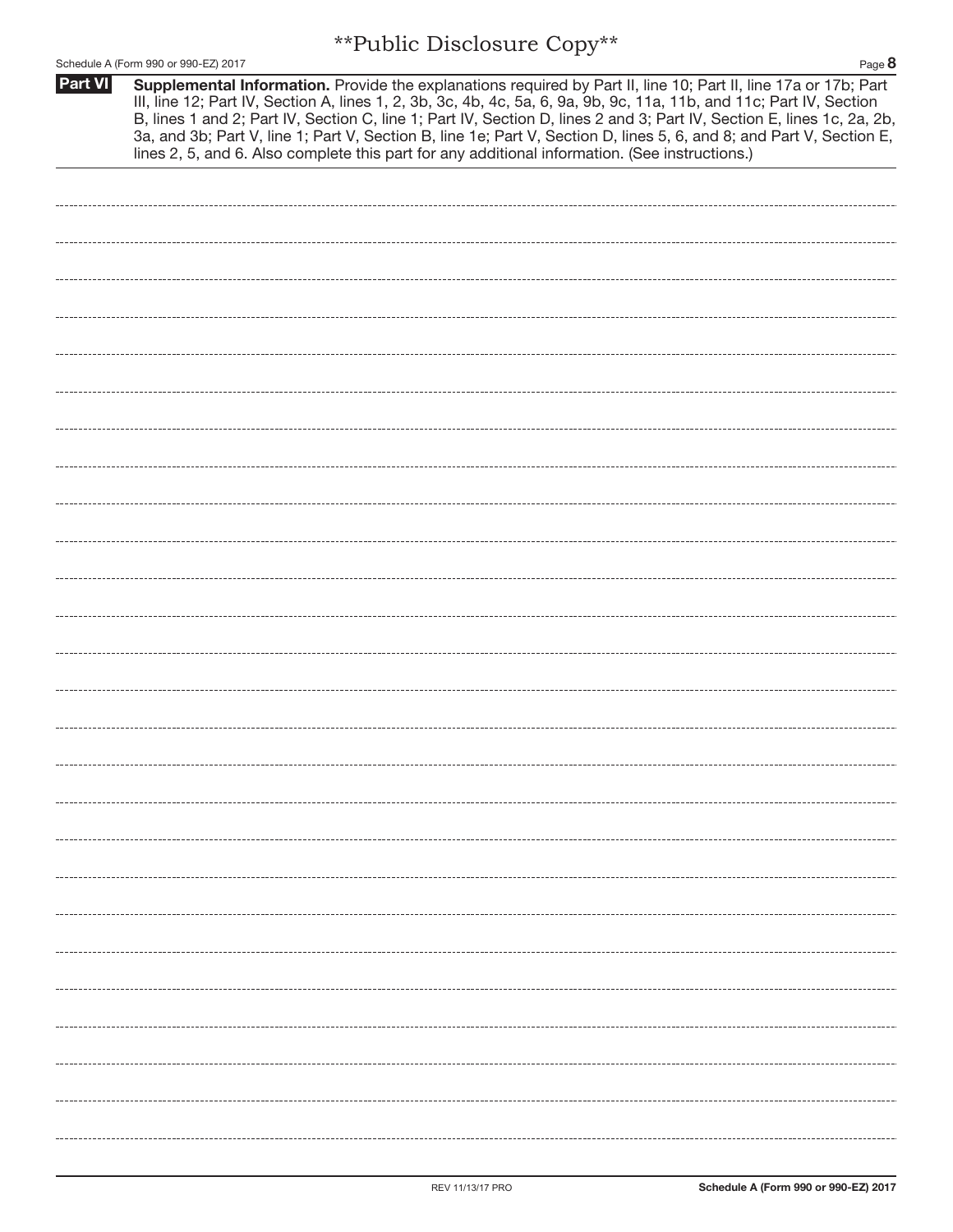| <b>SCHEDULE O</b>                                      | **Public Disclosure Copy**<br>Supplemental Information to Form 990 or 990-EZ | OMB No. 1545-0047                     |
|--------------------------------------------------------|------------------------------------------------------------------------------|---------------------------------------|
| (Form 990 or 990-EZ)                                   | Complete to provide information for responses to specific questions on       |                                       |
|                                                        | Form 990 or 990-EZ or to provide any additional information.                 | 2017                                  |
|                                                        | Attach to Form 990 or 990-EZ.                                                | <b>Open to Public</b>                 |
| Department of the Treasury<br>Internal Revenue Service | Go to www.irs.gov/Form990 for the latest information.                        | Inspection                            |
| Name of the organization                               |                                                                              | <b>Employer identification number</b> |
|                                                        |                                                                              |                                       |
|                                                        |                                                                              |                                       |
|                                                        |                                                                              |                                       |
|                                                        |                                                                              |                                       |
|                                                        |                                                                              |                                       |
|                                                        |                                                                              |                                       |
|                                                        |                                                                              |                                       |
|                                                        |                                                                              |                                       |
|                                                        |                                                                              |                                       |
|                                                        |                                                                              |                                       |
|                                                        |                                                                              |                                       |
|                                                        |                                                                              |                                       |
|                                                        |                                                                              |                                       |
|                                                        |                                                                              |                                       |
|                                                        |                                                                              |                                       |
|                                                        |                                                                              |                                       |
|                                                        |                                                                              |                                       |
|                                                        |                                                                              |                                       |
|                                                        |                                                                              |                                       |
|                                                        |                                                                              |                                       |
|                                                        |                                                                              |                                       |
|                                                        |                                                                              |                                       |
|                                                        |                                                                              |                                       |
|                                                        |                                                                              |                                       |
|                                                        |                                                                              |                                       |
|                                                        |                                                                              |                                       |
|                                                        |                                                                              |                                       |
|                                                        |                                                                              |                                       |
|                                                        |                                                                              |                                       |
|                                                        |                                                                              |                                       |
|                                                        |                                                                              |                                       |
|                                                        |                                                                              |                                       |
|                                                        |                                                                              |                                       |
|                                                        |                                                                              |                                       |
|                                                        |                                                                              |                                       |
|                                                        |                                                                              |                                       |
|                                                        |                                                                              |                                       |
|                                                        |                                                                              |                                       |
|                                                        |                                                                              |                                       |
|                                                        |                                                                              |                                       |
|                                                        |                                                                              |                                       |
|                                                        |                                                                              |                                       |
|                                                        |                                                                              |                                       |
|                                                        |                                                                              |                                       |
|                                                        |                                                                              |                                       |
|                                                        |                                                                              |                                       |
|                                                        |                                                                              |                                       |
|                                                        |                                                                              |                                       |
|                                                        |                                                                              |                                       |